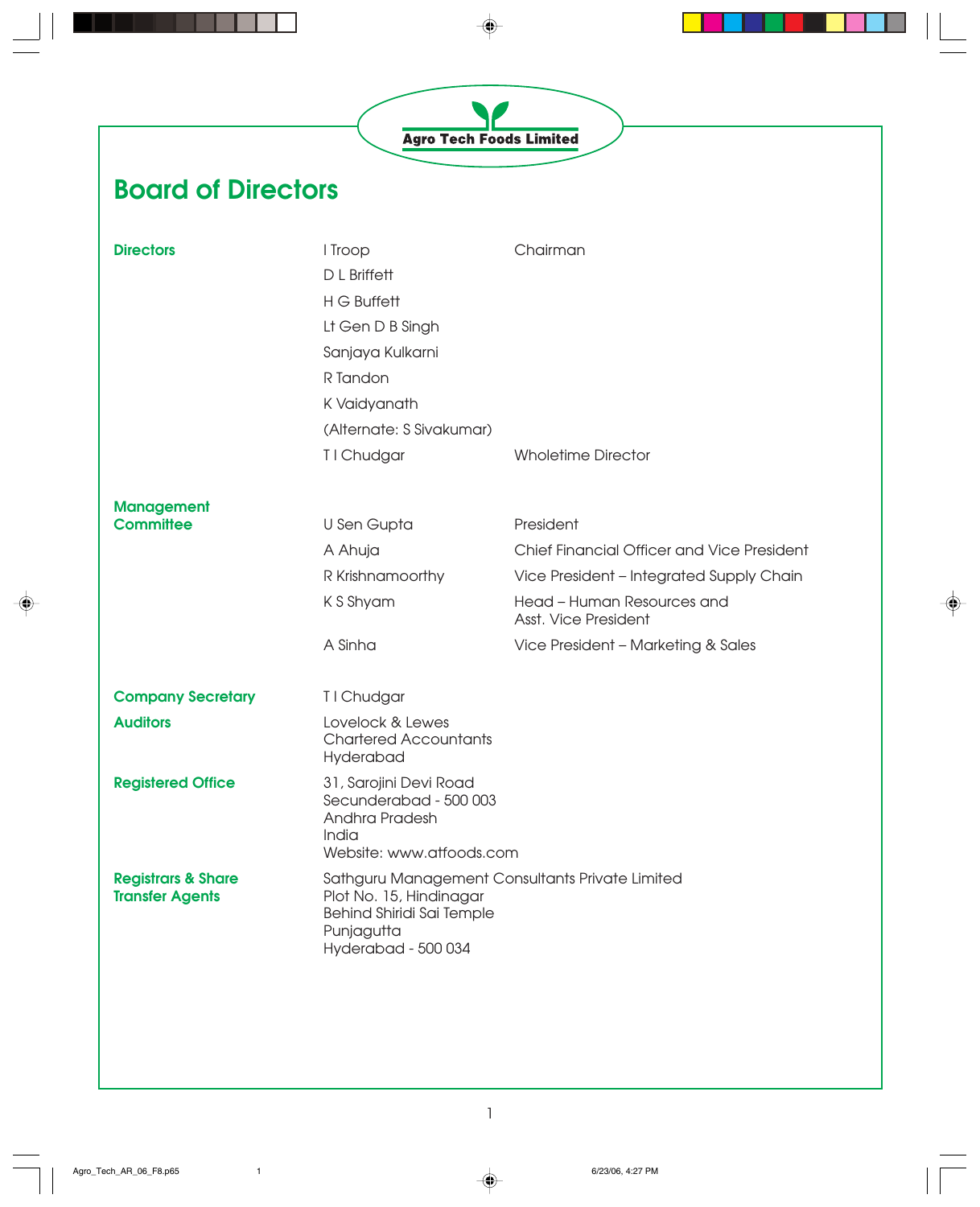### **NOTICE TO MEMBERS**

Notice is hereby given that the Nineteenth Annual General Meeting of the Members of Agro Tech Foods Limited will be held on Friday the 28th July, 2006 at 10.00 A.M. at Residency Hall, Hotel Green Park, Greenlands, Hyderabad – 500 016, Andhra Pradesh to transact the following businesses:

#### **ORDINARY BUSINESS**

- 1. To receive, consider and adopt the Balance Sheet as at 31st March, 2006 and the Profit and Loss Account for the year ended on that date and the Report of the Directors and Auditors thereon.
- 2. To appoint a Director in place of Lt Gen D.B. Singh, who retires by rotation and, being eligible, offers himself for reappointment.
- 3. To appoint a Director in place of Mr. K. Vaidyanath, who retires by rotation and, being eligible, offers himself for reappointment.
- 4. To appoint Auditors and to fix their remuneration. M/s. Lovelock & Lewes, the retiring Auditors are eligible for reappointment.

#### **SPECIAL BUSINESS**

- 5. To consider and if thought fit to pass, with or without modification, the following Resolution as a SPECIAL RESOLUTION:
	- I. "RESOLVED that approval be and is hereby granted to the 'Agro Tech Foods Limited (ATFL) Employee Stock Option Plan'."
	- II. "RESOLVED FURTHER that for the purpose of giving effect to the above Resolution, the Board, Remuneration / Compensation Committee or any Committee of the Board be and is hereby authorised to do all such deeds, matters and things and execute all such deeds documents and writings as it may in its absolute discretion deem necessary and incur expenses in relation thereto."
	- III. "RESOLVED FURTHER that shares may be allotted in accordance with the Plan, directly to the employees or through a Trust

which may be set up to enable the employees/Trust to acquire, purchase or subscribe to the shares of the Company."

- IV. "RESOLVED FURTHER that the Board, Remuneration / Compensation Committee or any Committee of the Board be and is hereby authorised to settle all questions, difficulties or doubts that may arise in relation to the implementation of the Plan, including to amend or modify any terms thereof in accordance with and subject to all applicable SEBI guidelines , without being required to seek any further approval or consent of the members."
- V. "RESOLVED FURTHER that the Plan be operated by the Board, Remuneration / Compensation Committee or any Committee of the Board such that the total number of shares issued do not exceed 5% of the issued and subscribed share capital of the Company."
- 6. To consider and if thought fit, to pass, with or without modification, the following Resolution as a SPECIAL RESOLUTION:

"RESOLVED that pursuant to the Provisions of Sections 198, 269, 309, 310, 314 read with Schedule XIII thereto and other applicable Provisions, if any of the Companies Act, 1956 or any amendment or modification or reenactment thereof, and subject to such approval or consents including the Central Government as may be necessary or required, the appointment of Mr. Arvind Ahuja as Wholetime Director of the Company for a period of Three years with effect from 30th July, 2006 on such salary and perquisites as have been set out in the Explanatory Statement attached to the Notice convening this Annual General Meeting a copy where of initialled by the Chairman for the purposes of identification is placed before this Meeting, be and the same is hereby approved, with such modifications as may be required by any applicable law and as may be agreed to by the Board of Directors of the Company and Mr Arvind Ahuja."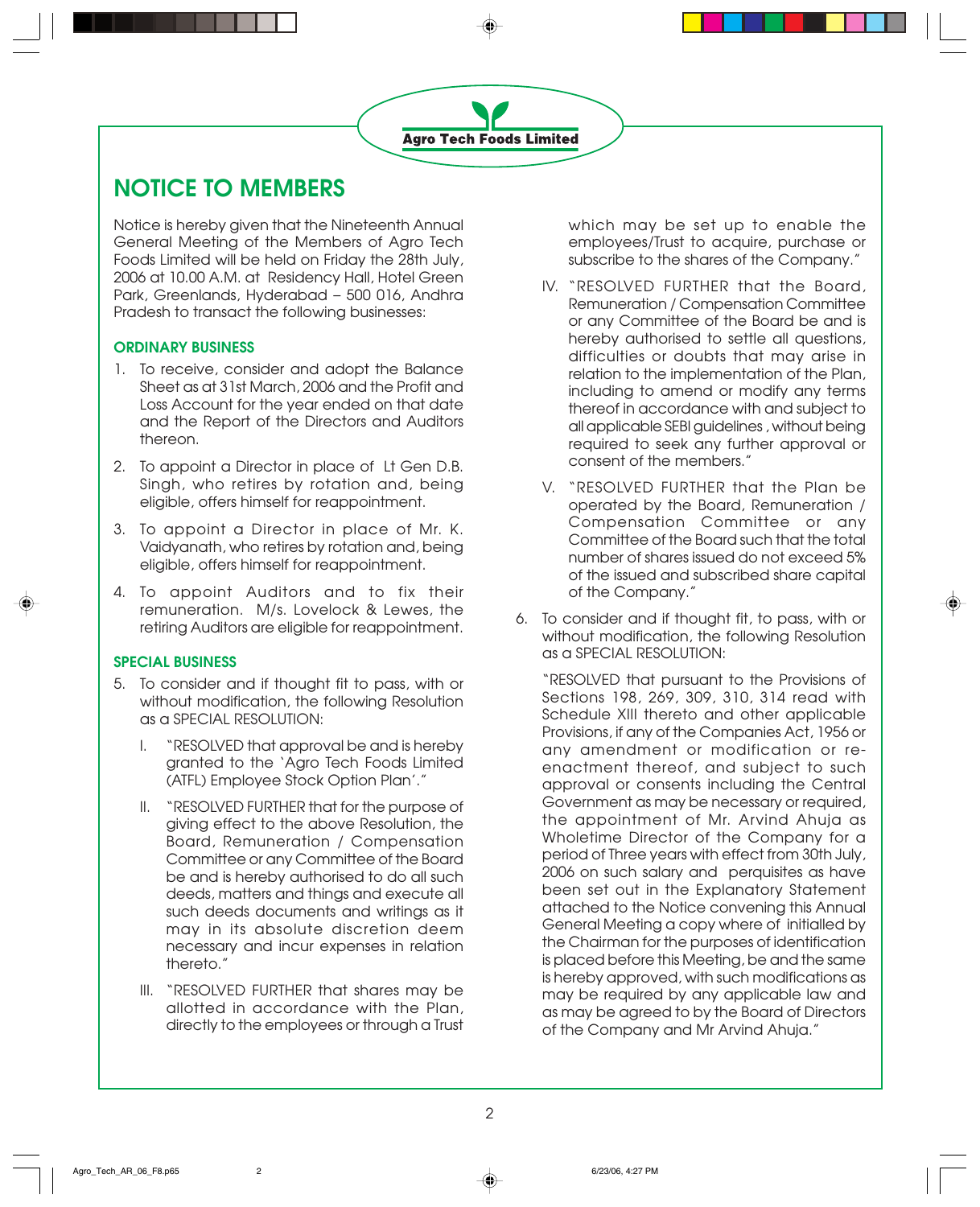

#### **BOOK CLOSURE**

The Register of Members and Share Transfer Books of the Company shall remain closed from Friday 21st July, 2006 till Friday 28th July, 2006 (both days inclusive).

Registered Office: 31, Sarojini Devi Road, Secunderabad-500 003 **TUSHAR CHUDGAR** Andhra Pradesh Secretary India.

Dated: 22nd June, 2006 By Order of the Board For **Agro Tech Foods Limited**

#### **NOTES:**

- 1. In accordance with the Provisions of Section 173 of the Companies Act, 1956 and the Listing Agreements an Explanatory Statement in respect of item Nos. 5 and 6 being items of Special Business is annexed.
- 2. A member entitled to attend and vote on a poll is entitled to appoint a Proxy to attend and vote instead of himself and the Proxy need not be a member. Proxies in order to be effective must be received by the Company not less than

forty eight hours before the Annual General Meeting.

- 3. Members are requested to bring their copies of the Reports and Accounts to the Meeting.
- 4. Members are requested to notify any change in their address immediately to the Company's Registrars and Transfer Agents, Sathguru Management Consultants Private Limited, Plot No. 15, Hindinagar, Behind Shiridi Sai Temple, Punjagutta, Hyderabad - 500 034.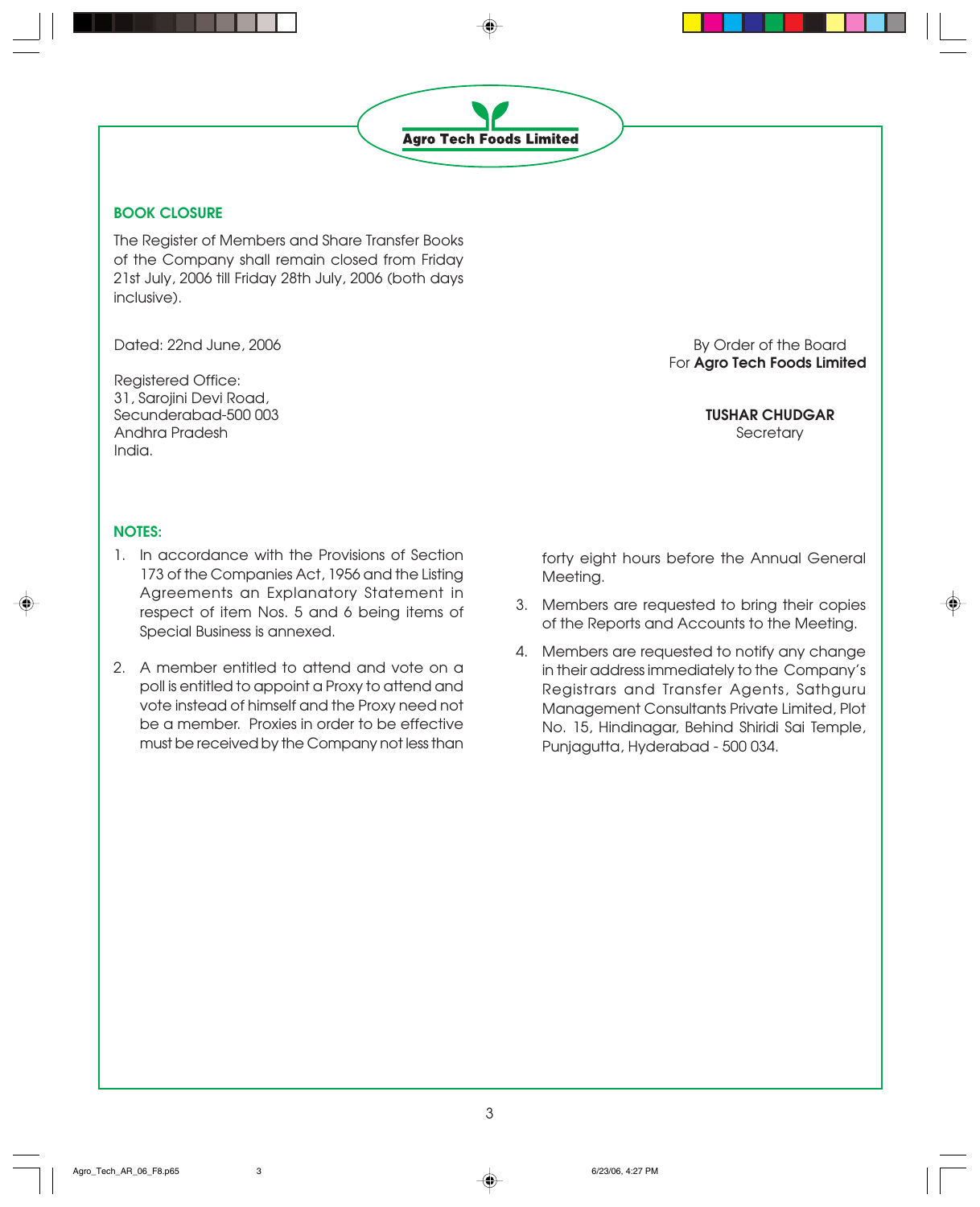

### **EXPLANATORY STATEMENT PURSUANT TO SECTION 173(2) OF THE COMPANIES ACT, 1956 AND THE LISTING AGREEMENT.**

#### **Item No. 5**

The Board of Directors reviewed the structure and competitiveness of the employee compensation of the Company. The current compensation structure does not have any component in the nature of long term incentive. Compensation best practices indicate that stock based long term incentive plans align managerial performance to long term shareholder value creation as well as build a sense of ownership among the employees. Several comparable Companies have stock option plans which reward employees significantly. In order to build ownership, motivate and retain talent as well as make compensation competitive, the Board recommends institution of an Employee Stock Options Scheme.

The ATFL Employee Stock Option Plan envisages grant of share options to eligible employees at market related prices.

The terms of the Plan are as follows:

**Eligibility:** The Scheme will be applicable to all employees. The Remuneration / Compensation Committee will at the beginning of each financial year determine the specific employees or class of employees who will be eligible for award.

**Frequency of Grant:** The grants may be made at such frequency as considered appropriate by the Remuneration / Compensation Committee keeping in view the competitive compensation scenario, the talent market and such other factors as may be relevant.

**Award Size Criteria:** The total number of options to be granted at any time as well as the number of options to be granted to an individual employee will be based on performance and/or such other criteria as may be determined by the Remuneration / Compensation Committee.

**Exercise Price:** The exercise price shall be the fair market value at the time of grant. The Remuneration / Compensation Committee shall determine the fair market value in line with SEBI guidelines and any other applicable guidelines.

**Vesting:** The vesting period and the schedule of vesting may be determined by the Remuneration / Compensation Committee at the time of grant in line with SEBI guidelines.

**Option Term:** The options will have a maximum term of 10 years from the date of grant. Any options not exercised within this period shall lapse.

**Source of Shares:** The scheme shall not result in fresh issue of shares. The shares required to meet the exercise of options will be obtained from secondary market purchases through a trust to be set up for this purpose.

**Total Number of Options to be Granted**: The total number of options granted under the scheme shall not cumulatively exceed 5% of the issued and subscribed equity capital of the Company.

**Minimum Holding Requirement:** All participants will be required to hold a portion of the options exercised for the period of their employment with the Company. The quantum of minimum holding will be determined by the Remuneration / Compensation Committee.

**Terminal Conditions:** The Remuneration / Compensation Committee shall determine the treatment of unvested and vested options in the event an employee leaves the employment of the Company in line with SEBI guidelines.

**Administration of the Scheme:** The Remuneration / Compensation Committee shall be responsible for administering the scheme and compliance with the SEBI Guidelines and any other applicable guidelines, rules or regulations.

**Accounting:** The Remuneration / Compensation Committee shall determine from time to time the valuation and accounting methodology for the options issued under this scheme. In case the Company calculates the employee compensation cost using the intrinsic value of the stock option, the difference between the employee compensation cost so computed and the employee compensation cost that shall have been recognised if it had used the fair value of the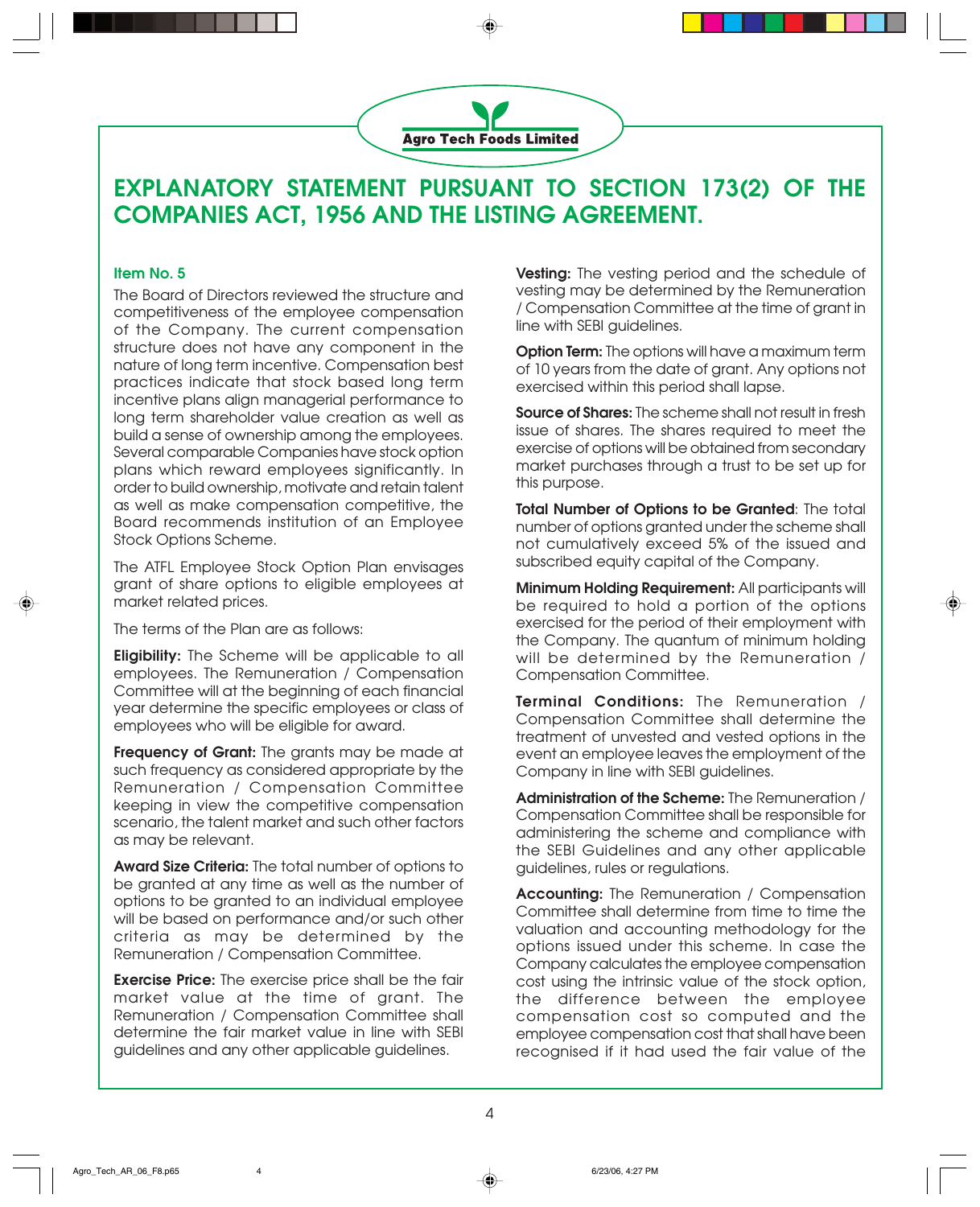

options, shall be disclosed in the Directors' Report and also the impact of this difference on profits and on EPS of the Company shall be disclosed in the Directors' Report.

#### **Interest of Directors**

None of the Directors of the Company are concerned or interested in the proposed Resolution.

The member's approval is sought for the ATFL Employee Stock Option Plan. The plan will be available for inspection by the members on any working day from 21st July, 2006 to 28th July, 2006 between 9.00 AM to 5.30 PM at the Registered Office of the Company.

Your Directors recommend the Resolution for your approval.

#### **Item No. 6**

The Board of Directors on the recommendation of the Remuneration / Compensation Committee recommended for approval of the members, the appointment of Mr. Arvind Ahuja as Wholetime Director of the Company for a period of Three years with effect from 30th July, 2006 on the following remuneration:

#### **(i) Salary:**

Rs. 127,555/- per month with annual increments (which in accordance with the Rules of the Company is 1st July every year) up to a maximum of 25% with liberty to the Board of Directors to sanction such increase as it may in its absolute discretion determine, provided that the salary does not exceed the remuneration stipulated above.

#### **(ii) Perquisites:**

In addition to the aforesaid Salary, Mr. Arvind Ahuja shall be entitled to perquisites like gas, electricity, water, furnishings, medical reimbursement and leave travel concession for self and family, club fees, personal accident insurance, etc in accordance with the Rules of the Company, the monetary value of such perquisites being limited to Rs. 2,600,000/- per annum, for the purposes of which limit perquisites shall be evaluated as per Income

Tax Rules, wherever applicable, and in absence of any such Rule, perquisites shall be evaluated at actual cost. However, the following shall not be included in the aforesaid perquisite limit:

- a. Rent free furnished accommodation owned/ leased / rented by the Company or Housing Allowance in lieu thereof, as per the Rules of the Company.
- b. Contribution to Provident Fund and Superannuation Fund upto 27% of salary and contribution to Gratuity Fund upto 5% of salary as defined in the Rules of the respective Funds, or upto such other limit as may be prescribed under the Income Tax Act, 1961 and the Rules there under for this purpose.
- c. Gratuity payable at the rate not exceeding half a month's salary for each completed year of service.
- d. Use of Company car for official purposes and telephone at residence (including payment for local calls and long distance official calls).
- e. Encashment of unavailed leave as per the Rules of the Company at the time of retirement/ cessation of service.
- f. Long service award as per the Rules of the Company.
- g. Costs and expenses incurred by the Company in connection with joining/transfer from one location to another as per the Rules of the Company.

#### **(iii) Minimum Remuneration:**

In the event of loss or inadequacy of profits in any year during the period of his appointment, Mr Arvind Ahuja will be paid remuneration including perquisites as per Schedule XIII of the Companies Act, 1956 or such other limit as may be prescribed under the Companies Act from time to time.

Mr. Arvind Ahuja will not be entitled to any sitting fee for attending Meetings of the Board or of any Committee thereof.

The aforesaid appointment and remuneration payable to Mr. Arvind Ahuja may be further varied, altered or modified as may be agreed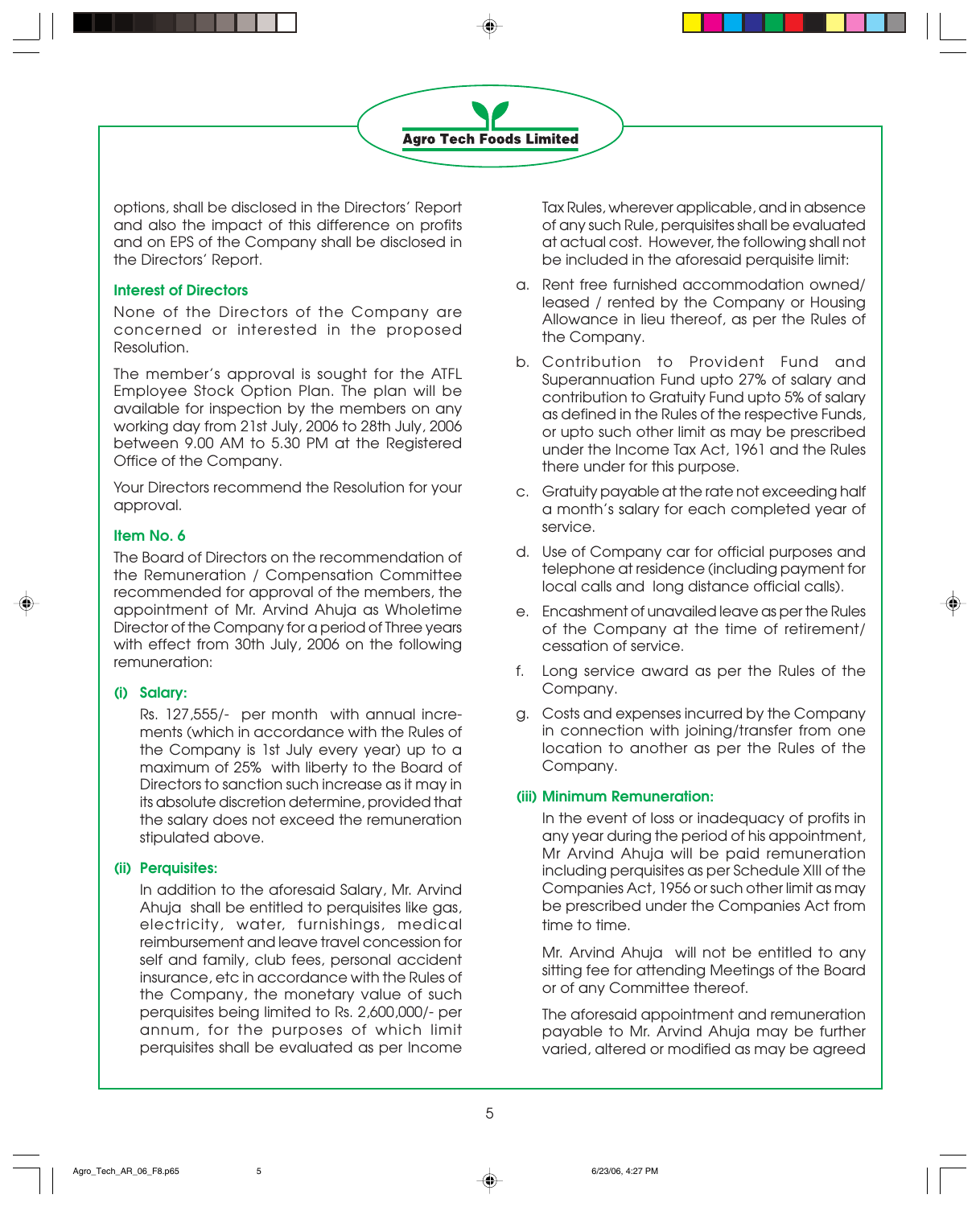

to by the Board of Directors and Mr. Arvind Ahuja, in the light of any amendment/modification of the Companies Act or any re-enactment thereof within the limit prescribed under Schedule XIII of the Companies Act, 1956.

Mr. Arvind Ahuja is the CFO and Vice President of your Company. He is a Chartered Accountant and Cost Accountant with more than 23 years of experience in Industry. He joined the Company in December, 1998 as Commercial Controller for Branded Edible Oil business and has held various positions in the Company's Finance and Commercial Functions. He was General Manager – Corporate Finance before his current responsibility.

He was appointed as CFO and Vice President of the Company in May, 2003. He holds responsibility for the Company's Finance, Legal and IT function. Before joining Agro Tech Foods Ltd., Arvind Ahuja has worked in various capacities in finance and accounts functions in a leading MNC in FMCG and has worked overseas for 6 years.

He has made several significant contributions to the Company's growth and implementation of investment plans and business strategies and restructuring. His contributions have been made invaluable. In recognition of his accomplishments the Board of Directors has appointed him as Wholetime Director for a period of Three years from 30th July, 2006 subject to approval of the Shareholders. Your Directors consider that it would be appropriate and desirable to appoint him as his rich experience will be beneficial to the Company. The Board has no hesitation in commending his appointment. Mr. Arvind Ahuja continues to hold office as CFO and Vice President. As appointment and remuneration are subject to compliance with the requirement of Section 314 and other applicable Provisions of the Companies Act, 1956 your Directors commend passing of the Special Resolution set out in the Notice of the Meeting.

#### **Interest of Directors**

Excepting Mr. Arvind Ahuja, who is interested in his appointment and the remuneration/minimum remuneration payable to him, no other Director of your Company is concerned or interested in the said Resolution.

This may be treated as his memorandum issued pursuant to the Provisions of Section 302 of the Companies Act, 1956.

Dated: 22nd June, 2006 By Order of the Board

Registered Office: 31, Sarojini Devi Road, Secunderabad-500 003 **TUSHAR CHUDGAR** Andhra Pradesh Secretary (1999), and the secretary of the secretary of the secretary of the secretary of the secretary of the secretary of the secretary of the secretary of the secretary of the secretary of the secretary o India.

For **Agro Tech Foods Limited**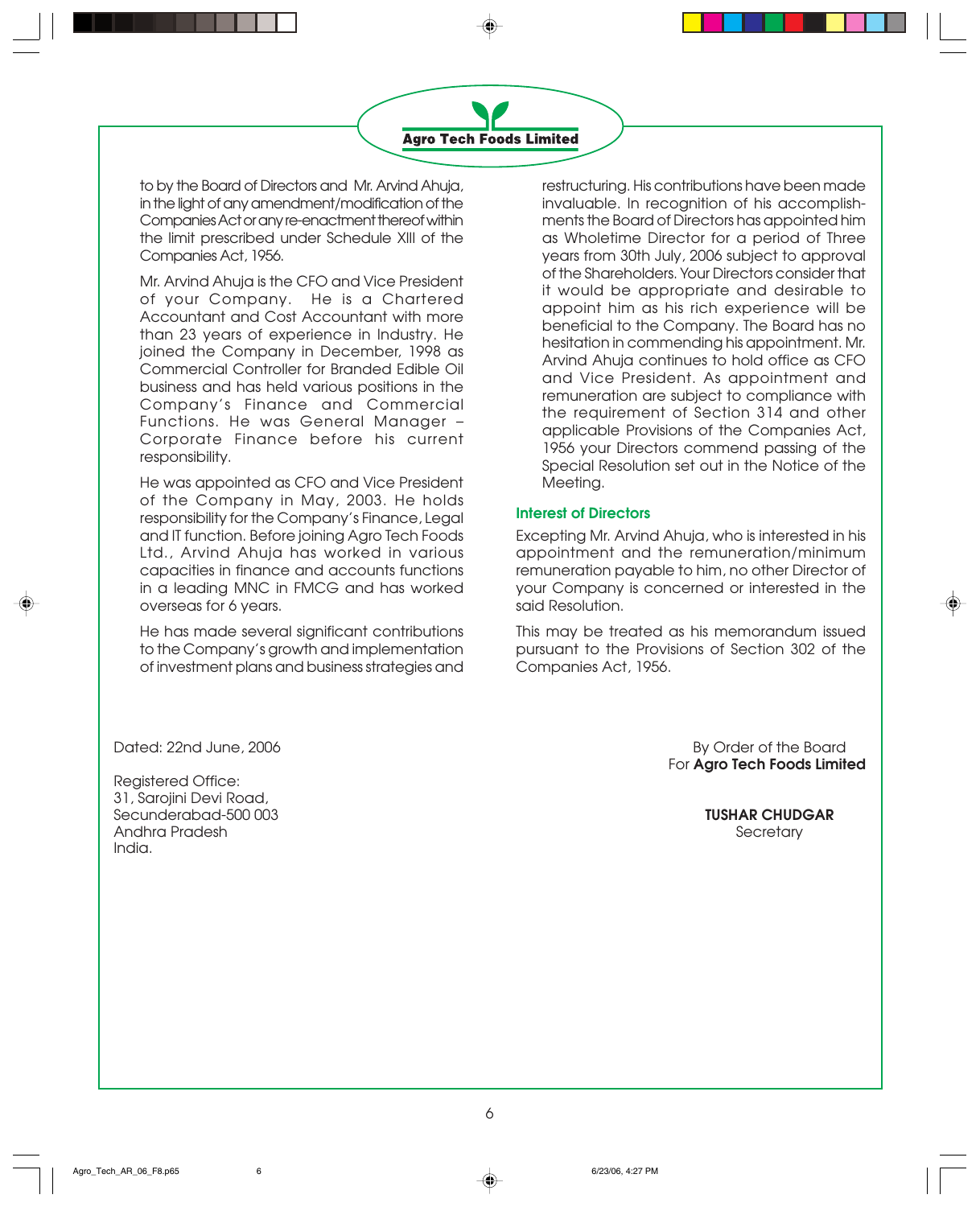

## **ADDITIONAL INFORMATION ON DIRECTORS RECOMMENDED FOR APPOINTMENT OR SEEKING ELECTION AT THE ANNUAL GENERAL MEETING**

Following is the bio-graphical data about the Directors seeking re-election or recommended for appointment as a Director:

#### **Lt. Gen. D.B. Singh**

Lieutenant General D.B. Singh, PVSM, AVSM is a retired General Officer of the Indian Army. He was commissioned through the prestigious National Defence Academy and rose to virtually the seniormost rank in the Army.

A qualified engineer with management skills, Lt. Gen. Singh has held multifarious assignment in the Indian Army. He is a graduate of the Defence Services Staff College and the National Defence College. He was awarded the prestigious awards of Param Vishisht Sewa Medal and Ati Vishisht Sewa Medal by the President of India for exemplary service. After retirement from Defence Services on 31st May, 2001, he was President of an engineering concern manufacturing EOT cranes and construction equipment for two and half years. The General is presently engaged in consultancy services on re-structuring services for logistics and engineering support.

#### **K. Vaidyanath**

K. Vaidyanath was inducted into the Agro Tech Foods Ltd. Board on 7th March, 2001. He is an Executive Director on the Board of ITC Limited and holds responsibility for ITC's Finance & I T functions, its Investment Subsidiary, Agri Business and Corporate Communications. Before his elevation to the ITC Board he was the Company's Chief Financial Officer.

An MBA from XLRI, Jamshedpur, Vaidyanath has been with ITC for the past 30 years. He has held various positions in the ITC's Finance function including that of Head of Finance of ITC's Packaging, Hotels and International Businesses. He has also been Head of Corporate Planning & Treasury, as well as Internal Audit.

Vaidyanath is a Director on the Board of ITC Infotech India Ltd., among others. He is also a Committee Member of The Bengal Chamber of Commerce and Industry. He was adjudged one of the best CFOs in the Country on a survey conducted by Business Today Magazine in 2005.

#### **Arvind Ahuja**

Mr. Arvind Ahuja is the CFO and Vice President of your Company. He is a Chartered Accountant and Cost Accountant with more than 23 years of experience in Industry. He joined the Company in December, 1998 as Commercial Controller for Branded Edible Oil business and has held various positions in the Company's Finance and Commercial Functions. He was General Manager – Corporate Finance before his current responsibility.

He was appointed as CFO and Vice President of the Company in May, 2003. He holds responsibility for the Company's Finance, Legal and IT function. Before joining Agro Tech Foods Ltd., Arvind Ahuja has worked in various capacities in finance and accounts functions in a leading MNC in FMCG and has worked overseas for 6 years.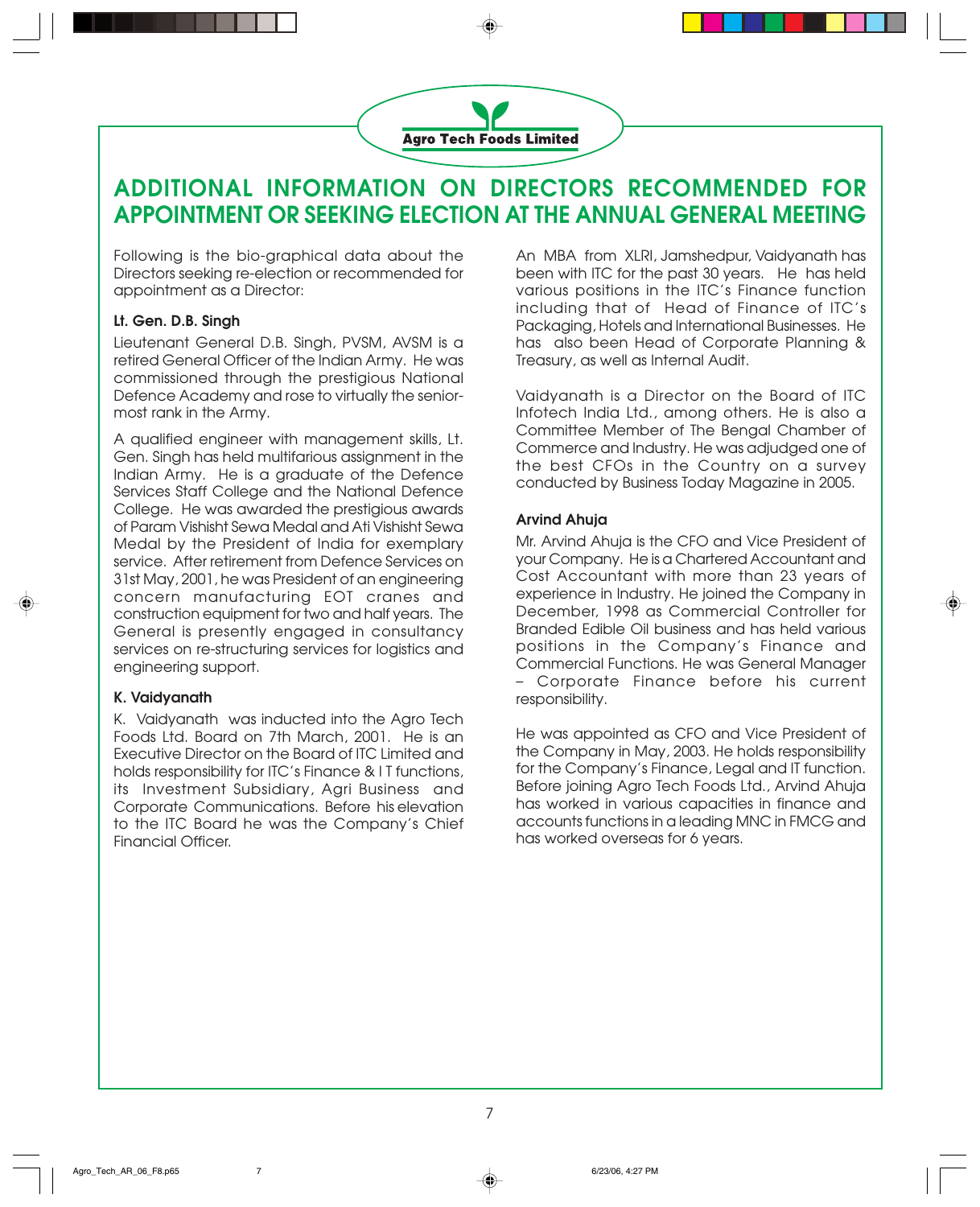

### **REPORT OF THE DIRECTORS AND MANAGEMENT DISCUSSION & ANALYSIS**

Your Directors hereby present their Annual Report, together with the audited accounts of the Company for the financial year ended March 31, 2006.

#### **FINANCIAL RESULTS**

The summarised financial results are:

|                                                                                                                                             | <b>2005-2006</b> 2004-2005 | (Rs. Millions) |
|---------------------------------------------------------------------------------------------------------------------------------------------|----------------------------|----------------|
| Turnover                                                                                                                                    | 9,379                      | 10,423         |
| <b>Total Expenditure</b>                                                                                                                    | 9,217                      | 10,327         |
| <b>Operating Profit</b>                                                                                                                     | 162                        | 96             |
| Other Income                                                                                                                                | 17                         | 61             |
| Profit before Interest/Finance<br><b>Charges &amp; Depreciation</b>                                                                         | 179                        | 157            |
| Interest/Finance Charges                                                                                                                    | 39                         | 62             |
| Depreciation/Amortisation                                                                                                                   | 23                         | 24             |
| Profit Before Deferred Taxation /<br>FBT / MAT<br><b>Profit After Taxation</b><br>Extraordinary Item<br>Net Profit after Extraordinary item | 117<br>101<br>56<br>45     | 71<br>90<br>89 |
|                                                                                                                                             |                            |                |

Your Company reported a turnover of Rs. 9,379 million, which is down by 10% as compared to last year. This is primarily on account of Bulk and Processed Commodities (BPC) segment scaling down part of its activities in the low margin and volatile lines.

The Company achieved underlying profit before tax and extraordinary item of Rs. 117 million for the financial year ended March 31, 2006 as compared to Rs. 71 million in the previous year.

As against the net profit after tax of Rs. 1 million achieved in the previous year, profit after tax for the financial year ended March 31, 2006 is higher at Rs. 45 million after considering the following:

• The Company had incurred settlement cost of Rs. 430 million for exiting licence arrangement in respect of Mantralayam Undertaking. The settlement cost was to be amortised on the basis of enduring benefits expected in the future due to decentralisation of manufacturing operations. These enduring benefits were reviewed and as the benefits received so far

exceed the settlement cost, it was decided to fully charge off the balance unamortised cost in the 3rd quarter. This resulted in total charge on account of this extraordinary item of Rs. 250 million, which is higher by Rs. 160 million than the previous year's charge of Rs. 89 million. Accordingly, there will be no more extraordinary cost in susbsequent years on account of settlement cost in respect of Mantralayam and the results of the Company will reflect true operating performance.

• Charge for Current Tax, Fringe Benefit Tax and Deferred Tax of Rs. 17 million against credit of Rs. 19 million i.e. net variation of Rs. 36 million.

The significant events during the year were:

- The business continued initiative to strengthen the Sundrop brand by focusing its 'Heart' variant on the heart health platform. The activities included brand endorsement by a well-known celebrity, doctors' detailing, communications on world heart day, etc. This had a positive impact on Sundrop brand in general and its 'Heart' variant in particular.
- Sundrop Nutrilite with 100% Soyabean oil improved its salience in the market. Sundrop Nutrilite is marketed with competitive pricing along with initiatives to improve visibility and distribution and consumer offers.
- Overall spends behind the Sundrop brand was increased during the year.
- Cost saving measures through improved supply chain helped competitive pricing of Sundrop as well as improved margins.
- The above activities helped Sundrop brand to grow by 9% despite decline in sales to the armed forces canteens due to disruption caused by temporary withdrawal of sales tax benefits and introduction of VAT. As the market also grew strongly, Sundrop by and large maintained its market share. YTD March 2005- 2006 share was 8.6% vs 8.8% in the corresponding period of the previous year.
- Rath volumes and margins came under pressure during the year due to overall sluggishness in the market. The year also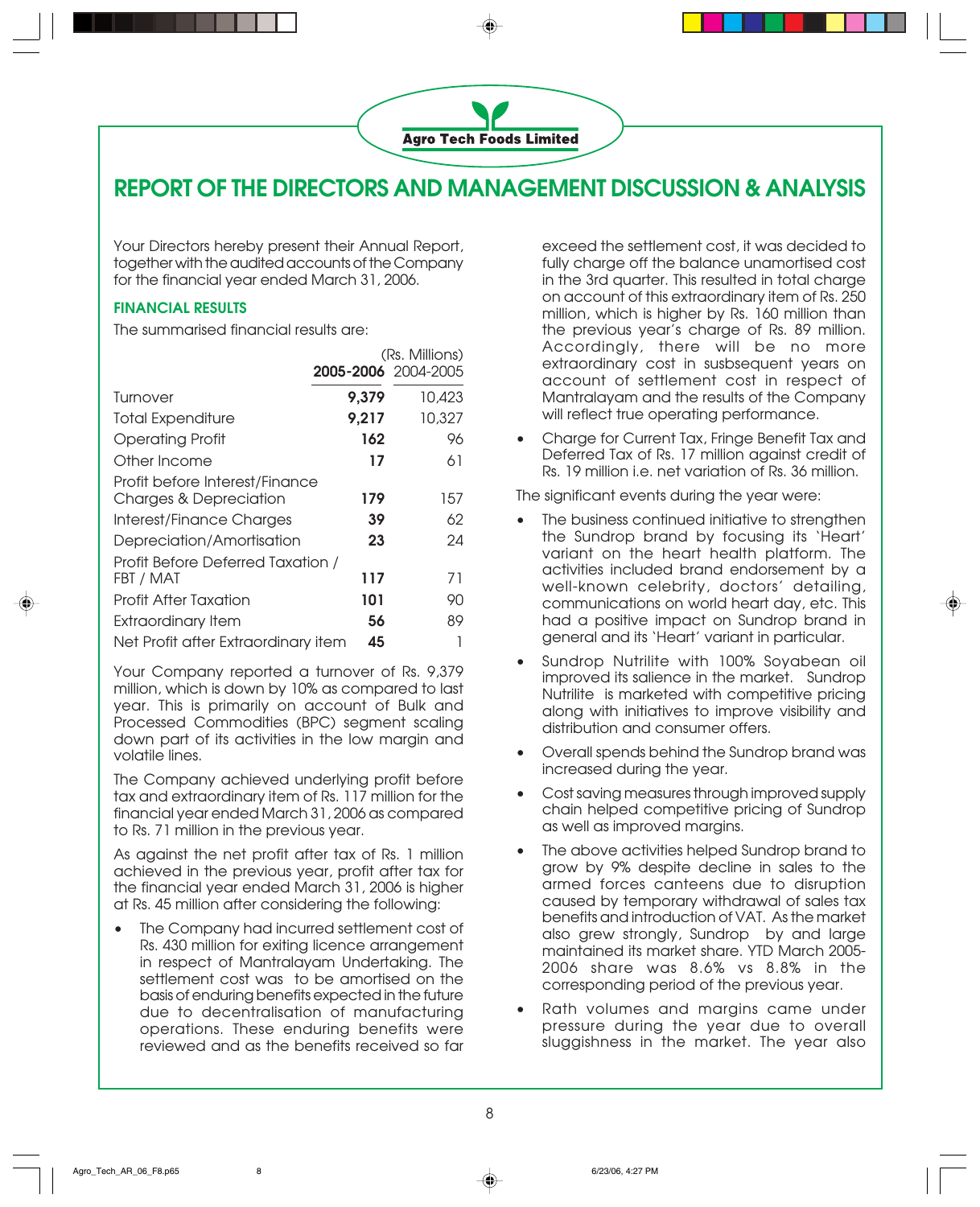

witnessed an anomaly whereby the Government signed FTAs with neighboring countries under which a finished product such as vanaspati could be imported at nil customs duty while its major input, Crude Palm Oil, attracted 80% customs duty. Cost reduction achieved through imports helped in improving Rath margins during the last quarter of the year. The year ended with overall volume reduction of Rath small and bulk pack by 5%, approximately in line with de-growth of the Vanaspati consumer pack market.

- During the year, ACT II IPC (Instant Popcorn) and Microwave popcorn offerings grew by 45%. This growth has been driven by a number of factors including increased availability riding on the growth of modern trade and sales promotion activities including demos and sampling. The year proved to be a useful learning experience in understanding the snacks market.
- The popcorn vending business has shown promising growth in volume. Growth has been driven by conversion of multiplexes and amusement parks to ACT II vending popcorn.
- Efficient sourcing by Bulk and Processed Commodities (BPC) for branded business helped in improving the bottom line. An initiative to restructure the portfolio of this segment was initiated to reduce risk and move toward a sustainable and more profitable portfolio. While this has resulted in reduction in turnover for the year, the changed portfolio will be more in line with the strategic focus and risk appetite of your Company.

#### **MANAGEMENT DISCUSSION AND ANALYSIS (MD&A)**

Based on feedback from members on the Annual Report and Accounts, this report includes MD&A as appropriate so that duplication and overlap between the Directors' Report and a separate MD&A is avoided and the entire material is provided in a composite and comprehensive document.

#### **INDUSTRY STRUCTURE & DEVELOPMENTS**

The year saw volatile price movements in the oilseeds market after taking off on a high note in April 2005. Concern on availability kept the price table high in the first half of the year. During the second half, bountiful production in all crops – sunflower, soyabean and palm, brought down the price levels significantly. International prices of Sunflower oil in particular, experienced fall compared to the last three years. Consequently, import of sunflower oil became attractive for some time. It was particularly lucrative for port-based refineries to import sunflower oil. While overall Indian monsoon was 'normal', the distribution was weak and delayed. This lead to delay in arrival of kharif oilseeds. However, the domestic edible oil price table remained depressed on account of a weak international market.

An emerging price driver was increase in use of edible oils for bio-fuel. The price trend during the first half was a reflection of this factor. It is expected that in the coming years, use of oils for bio-fuel will be significant determinant of edible oil prices.

Sizeable quantities of vanaspati continued to pour in from Sri Lanka and Nepal under FTAs. This has adversely affected the competitiveness of domestic vanaspati manufacturing operation. The industry is contesting such imports and agitating to moderate its impact.

The government did not make any change this year in the import duties and other tariff regime to provide stability to the edible oils industry. Further, the announcement of tariff values has been disciplined to reduce uncertainty. However, disparity in customs duties between soyabean and other oils continues, where soyabean oil enjoys the preferential import duty of 45%.

While the edible oil industry witnessed good growth in packaged refined oils, domestic oilseed production and therefore edible oil availability continues to stagnate. Import of edible oils has not declined and remained at about 5.0 million tons. Last year saw more soyabean oil coming into the country primarily on account of price parity in favour of soyabean oil.

VAT was adopted by most states from April 2005 and five more states implemented VAT from April 2006. This was a welcome move. It is expected that VAT will help increase compliance. State governments are already experiencing the benefits in terms of higher tax collection post introduction of VAT.

#### **BUSINESS FOCUS AND DIRECTION 2005-06: First Step in Transition:**

The objectives of your Company for the year under reference was to improve profitability of the Company's portfolio, reduce risk and strengthen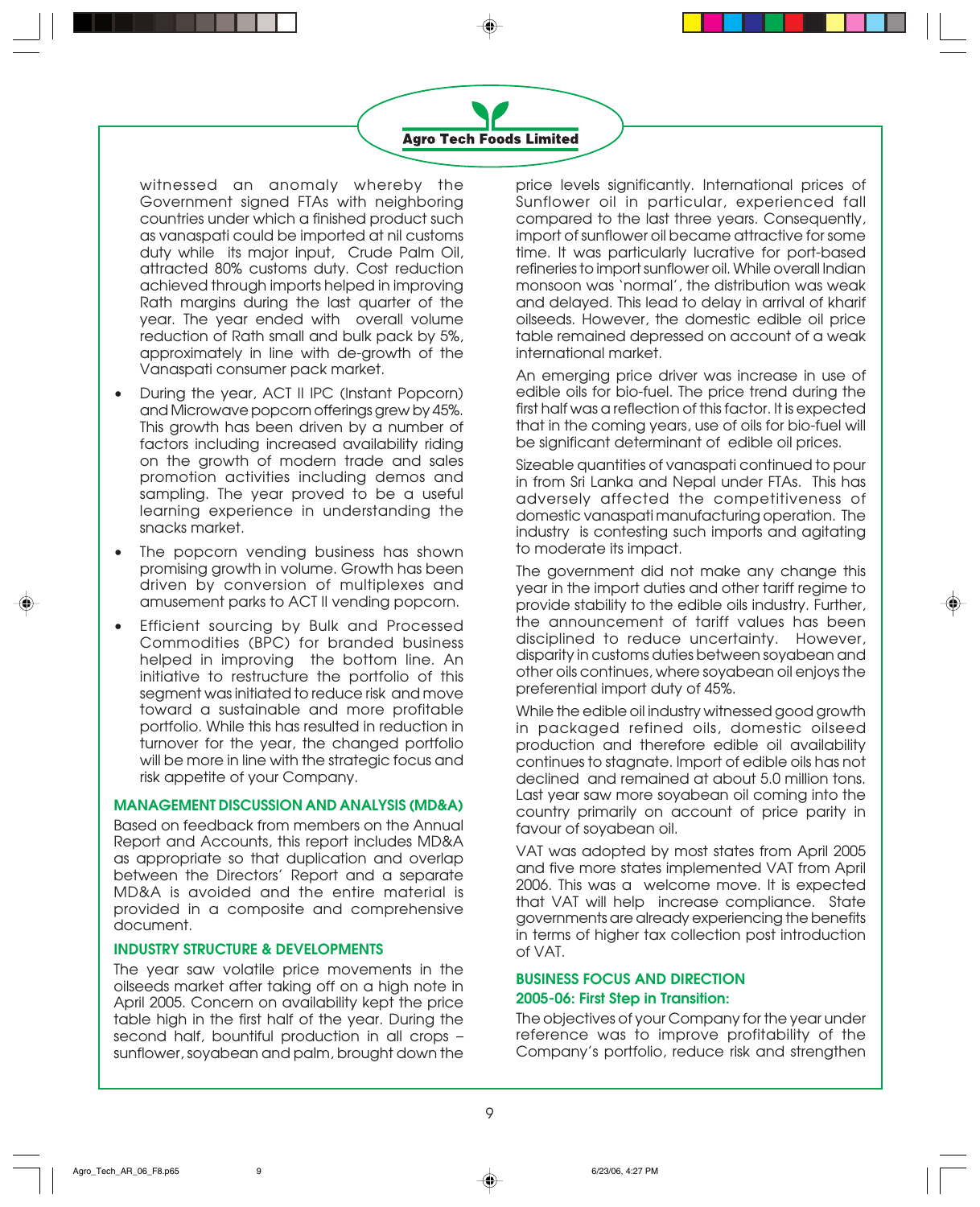

the balance sheet to help sustain growth. A series of initiatives were implemented to support Sundrop brand while promoting the Heart variant. This included brand endorsement by a well known celebrity, followed by a commercial to communicate a tie-up between Sundrop Heart and a well known heart-care hospital, in which your Company contributed Re. 1 for every litre of Sundrop Heart sold during the period of the tie up for the benefit of heart patients. These initiatives were augmented at the ground level through activities in the market, including health check-ups and an increase in overall sales and marketing spends on the brand.

These activities were supported by competitively pricing Sundrop variants. This was achieved by passing on to consumers part of the cost savings generated through streamlining the supply chain. This helped Sundrop hold its position in the highly competitive edible oils market and cause it to grow year-on-year by 9%. The cost saving initiatives also helped strengthen Sundrop margins. But for disruption caused in supplies to the armed forces canteens in the aftermath of withdrawal of sales tax benefits and introduction of VAT, growth of the brand could have been still better.

Efforts to position ACT II as a snack brand continued. Though the Ready-to-eat (RTE) snacks initiative under ACT II started last year did not yield desired results, it had a healthy impact on the ACT II popcorn business. ACT II popcorn is being sold in three formats, viz Microwave Popcorn, Instant Popcorn and Vending of Popcorn. All formats grew handsomely, ranging from 36% to 52%.

Crystal was re-launched in focus markets where supply chain initiatives have helped achieve cost competitiveness. A new pack with a window, supported by media, display activities and benchmarked pricing, helped Crystal to increase volume in these focus markets.

Rath came under pressure due to FTAs signed by the government with neighbouring countries, which caused finished products to be imported at nil customs duty, while inputs such as crude palm oil continued to attract higher customs duty at 80%. This resulted in adverse impact on the volume and margin of Rath during the first three quarters of the financial year. Suitable measures, including import from Sri Lanka were initiated thereafter, which have started yielding desired results from the last quarter.

The BPC segment continues to provide quality raw materials at competitive prices to the Branded Foods business of the Company. Restructuring the portfolio of this segment has been started during the year to focus on value added lines, which will lead to a more sustainable portfolio with better margins and lower risk. The process involved risk evaluation of each line of activity, resulting in shedding of some of the lines with high risk.

Subsequent to approval by the Board of Directors, sale of the Company's investment in the equity shares of Advanta India Limited was completed on 31st July 2005. With the sale of this non-strategic investment, your Company received Rs. 288 million, which improved cash flows. It also resulted in a one-time gain of Rs.193 million, which has been reflected as an extraordinary income. The significance of this transaction is:

- Recognition of this income has significantly strengthened the key balance sheet ratios (e.g. Debt-Equity Ratio, Net Worth, Interest Cover, etc), providing requisite comforts to all stakeholders in your Company.
- Improved ratios have also enhanced your Company's ability to undertake investments for future growth.
- The cash inflow has reduced borrowing levels as well as resultant interest cost.

ConAgra Foods Inc., which held two-thirds share in CAG-Tech (Mauritius) Ltd., acquired the balance one-third share from Tiger Brands. This resulted in CAG-Tech (Mauritius) becoming a 100% ConAgra Foods Company. CAG-Tech, which held 51% shares in your Company, sold 3% shares in the markets resulting in reduction of its share to 48.1%. With these changes ConAgra's effective holding in your Company has increased from 34% to 48%.

#### **2006-07 – Strengthening the Brands & business portfolio:**

With a stronger balance sheet and fully amortised Mantralayam settlement cost, your Company plans to continue to grow its businesses profitably along the following lines:

#### **Branded Foods Business**

#### **Sundrop**

The strategy is to strengthen the Sundrop brand and leverage each of its variants in their relevant segments. Sundrop as a brand will continue to stand for 'the healthy oil for healthy people'. Its lead variant, SuperLite, will compete aggressively in the branded oils market with an improved cost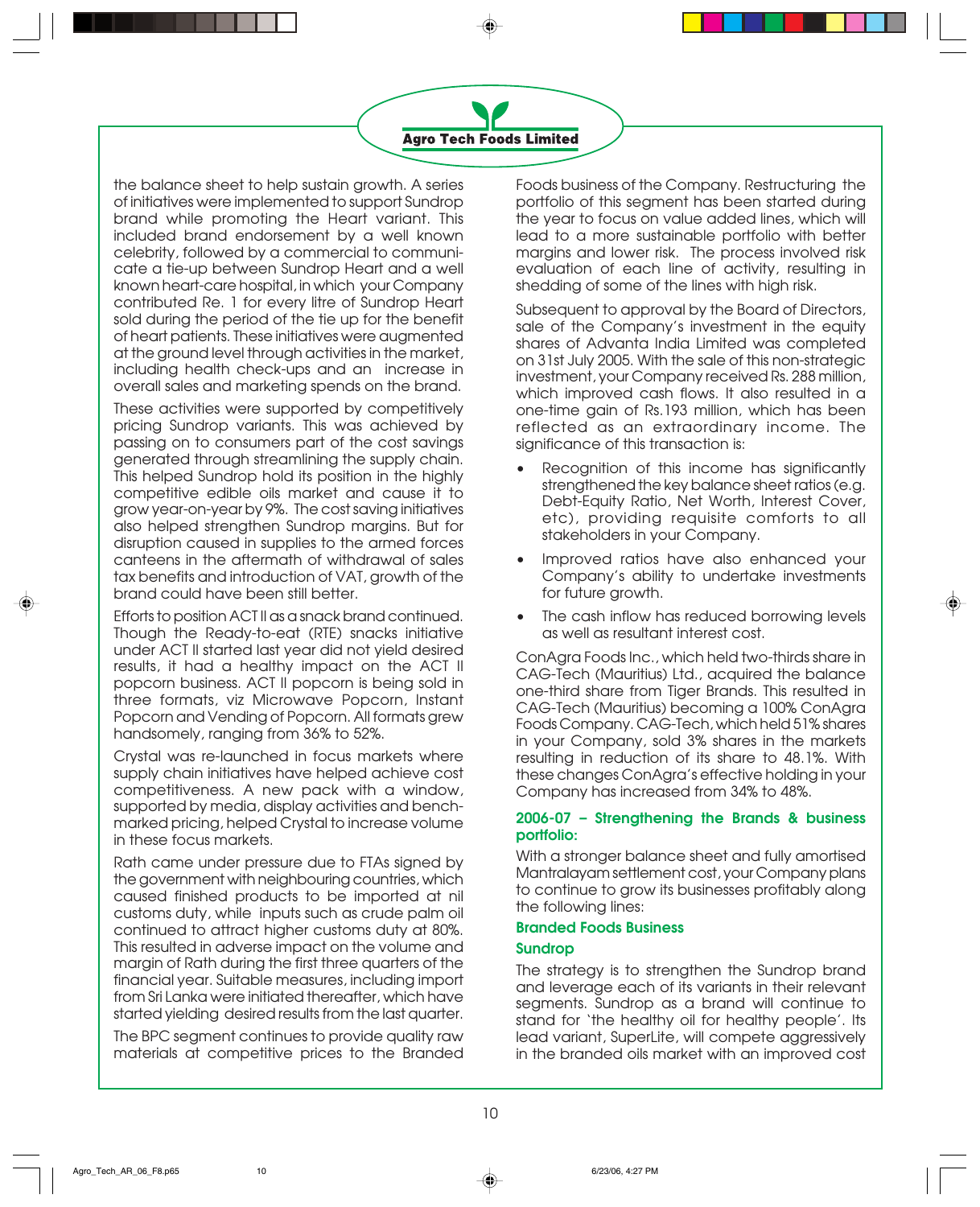

structure. Effort will be to further improve market share in the heart care segment through Sundrop Heart and NutriLite, a 100% soya variant, will compete effectively in the soya oil markets of the north and east. In addition, your Company will continue to explore opportunities for new valueadded variants that add to the Sundrop proposition and address unmet consumer needs.

#### **Crystal**

The strategy continues to be building preference for the brand through targeted marketing activities in selected focus markets to partake in the rapidly growing economy priced segment. The choice of focus markets will depend on the Company's ability to develop cost competitive supply chains in those markets.

#### **Rath**

In view of declining trend in the vanaspati market, your Company will continue to focus on improving cost competitiveness to maintain margins in a very competitive market. Volume will be driven in specific towns/areas through trade related activities. The sourcing strategy of Rath will be flexible, to remain aligned with changing fiscal policies of the states and the center.

#### **ACT II**

The major focus in ACT II will be to strengthen and expand the popcorn offerings, including the vending operation. The growth seen in Instant and Microwave Popcorn will be strengthened by increased availability and visibility riding on the growth of modern trade. Consumer activities will focus on demonstrations, direct contacts and sampling, in line with the international success model. It is expected that activities on the ACT II franchise – Microwave, IPC and Vending – will act synergistically to further strengthen and develop the brand. Expansion in the formats is also being evaluated to provide more choice to consumers, thereby strengthening ACT II.

#### **Bulk and Processed Commodities Business**

The Bulk and Processed Commodities business will continue to focus on providing the Branded Foods segment with consistent quality raw materials at competitive prices. Restructuring the portfolio of this segment will focus on value added lines, which will lead to a more sustainable portfolio with better margins and lower risk.

#### **Building for the Future**

Further to the efforts undertaken by each of the business segments, the Company as a whole will also focus on the following initiatives, which will improve performance in the short term and enhance capabilities for future profitable growth.

#### **1. Sales and Distribution**

The objective of the Sales and Distribution system of the Company is to provide it a sustainable competitive advantage. An initiative to restructure the system to provide improved service to customers and strengthen presence of your Company's products in a fast-changing retail environment has commenced. An important objective of the exercise is to reorient the Company's distribution system, which was originally designed to cater to the grocery trade, to address the needs of the snacks business.

A collaborative Company-wide initiative between the supply chain function and sales and distribution, Project LINK (Let's INtegrate our Knowledge), is intended to integrate processes from raw material sourcing through manufacturing, up to the customer. This will use the IT and communications infrastructure of ATFL and is designed to improve customer service, increase sales, and reduce total supply chain cost. Project LINK has been tested in selected markets for over a year and a phased roll out to all regions has commenced.

#### **2. Integrated Supply Chain**

Bringing together activities such as manufacturing, logistics and purchasing under an Integrated Supply Chain function helped your Company to focus on total supply chain cost in a holistic manner. The planned restructuring of manufacturing locations were completed during the year and have yielded desired result of improved cost competitiveness of the edible oils and fats business. Consolidation of the oils and fats manufacturing locations for both Branded Foods and Bulk & Processed Commodities provided synergies, improved quality and reduced complexity and number of manufacturing locations.

A new initiative for manufacturing Instant Popcorn (IPC) in an excise-exempt location in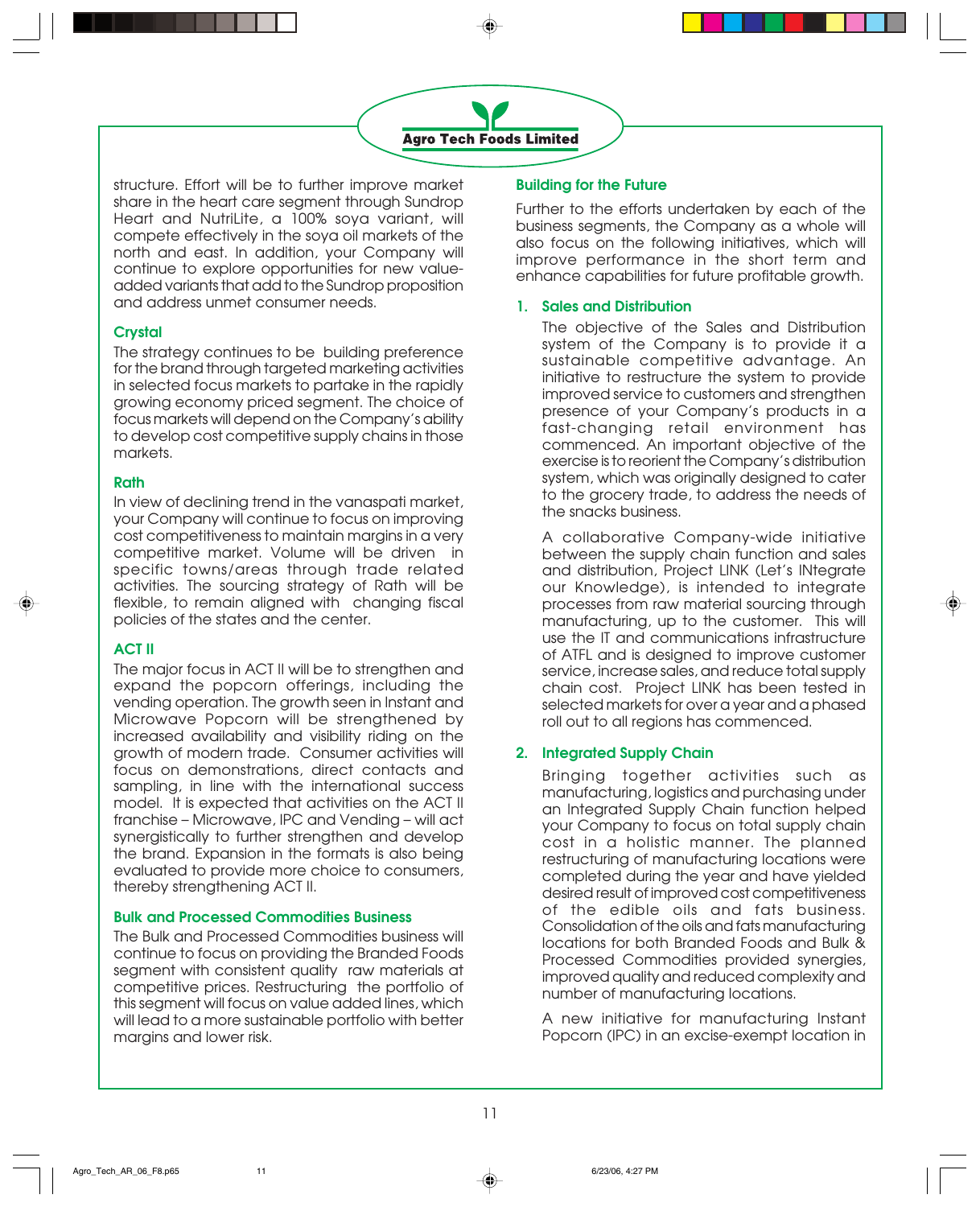Uttaranchal was successfully completed in February 2006 and will provide significant savings.

Improved forecasting processes were used with the help of contemporary technology to enhance service levels while reining in inventories.

A bench-marking study is planned to generate fresh ideas for initiatives that will further improve cost competitiveness of products and improving service level to customers. This is intended to supplement already planned initiatives for implementing automated Demand Planning System, Dynamic Routing Solution, Depot Rationalisation, etc. Your Company is also looking at extending the Supply Chain function to include commodity sourcing.

#### **3. IT Initiatives**

Your Company continues to upgrade its abilities in this dynamic sector through absorption of new developments to support business initiatives. The objective is to improve the quality of information and agility of decision-making throughout the organisation. This is helping the organisation by facilitating better understanding of markets/consumers, improved customer service and better cost control.

Your Company completed Phase-II of the IT Strategy in January 2004. It included providing solutions to the integrated Supply Chain initiatives, which synchronized the downstream and upstream links of the Supply Chain. It enabled optimum utilisation of the Oracle functionalities for materials planning, scheduling and product costing. Implementation of Phase-III of the IT strategy was completed in January 2006 by successfully re-engineering business processes and upgrading the Oracle version to improve process, control and integrity of data, coupled with agile responsiveness to business requirements. During the coming year, emphasis will be to integrate and implement the solutions for Human Capital Management and Customer Relationship and Intelligence.

#### **4. VAT Implementation**

VAT replaced the erstwhile Sales Tax Act in 22

states with effect from 1st April, 2005 and in 5 more states from 1st April, 2006. The supply chain, sales and finance teams worked together to successfully adapt to the change. Recent changes in the Company's manufacturing and distribution strategy are compatible with the post-VAT scenario.

#### **5. Human Resources**

Your Company aspires to be the most preferred equal-opportunity employer amongst companies in similar business. The Human Resource Policy aims to attract and retain the best talent in the industry. Your Company's practice of hiring talent from India's best management schools and from reputed organisations is designed to give a competitive advantage to the business. Initiatives include improved communications, streamlined systems for performance management and training and development activities to improve competencies in key functional areas. Your Company has documented and implemented a Code of Conduct and appropriate HR Policies to provide an open yet challenging environment for new-generation professionals to contribute their best for the Company's performance.

To meet its responsibilities to the community, your Company runs a programme called Feeding Children Better. Its objective is to provide one nutritious meal to economically disadvantaged children in select schools across the country. This programme will be expanded in line with improvement in the Company's financial performance.

#### **ADVANTA INDIA LTD.**

Your Company has disinvested its equity stake in Advanta India Limited on 31st of July, 2005. The financial statements of Advanta India Limited upto this period have been consolidated in compliance with the Accounting Standard 21 and 27 on Consolidated Financial Statements and Financial Reporting of interests in Joint Ventures issued by the Institute of Chartered Accountants of India.

#### **SEGMENT WISE PERFORMANCE**

As mentioned earlier, your Company has identified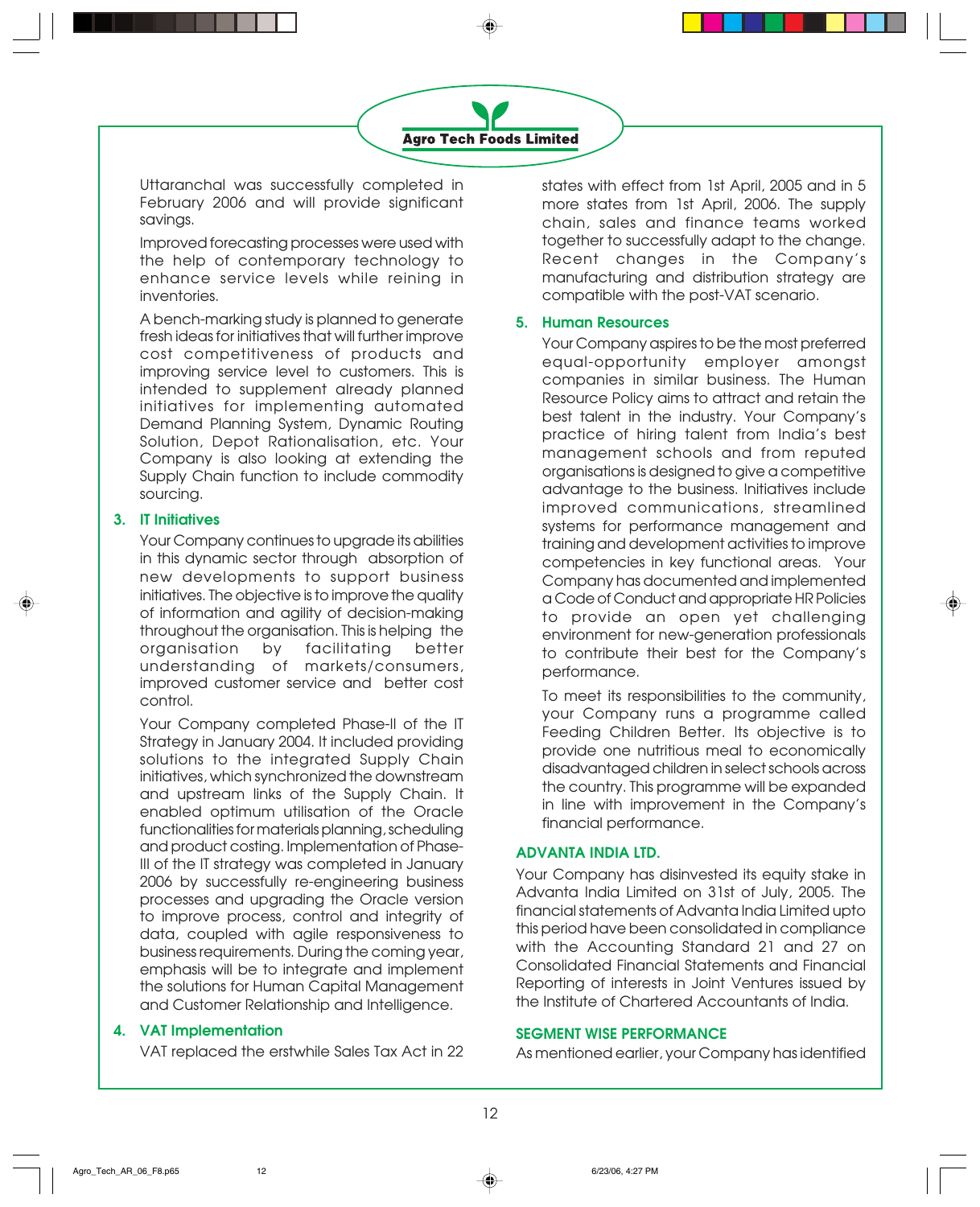

two segments in line with Accounting Standard on Segment Reporting (AS-17). These are:

- **Branded Foods,** which includes products sold under the brands of Sundrop, Crystal, Rath, Sudham, Healthy World and Act II, and
- **Bulk & Processed Commodities,** which includes oils, oil seeds, grains and other commodities procured, processed and sold by the Commodity Sourcing & Exports and Food Service business of the Company.

The audited financial results of these segments for the year ended March 31, 2006 are:

#### **Segment-wise Revenue, Results and Capital Employed**

**(Rs. Millions)**

| S. No | <b>Particulars</b>                                                                                                      | 2005-06                     | 2004-05                  |
|-------|-------------------------------------------------------------------------------------------------------------------------|-----------------------------|--------------------------|
| 1     | <b>Segment Revenue</b><br>a) Branded Foods                                                                              | 4,877                       | 5,103                    |
|       | b) Bulk & Processed<br>Commodities                                                                                      | 5,977<br>10,854             | 7,169<br>12,272          |
|       | Less: Inter Segment Revenue                                                                                             | 1,475                       | 1,849                    |
|       | <b>Sales from Operations</b>                                                                                            | 9,379                       | 10,423                   |
| 2     | <b>Segment Results</b><br>Profit/Loss before Tax and<br>interest from each segment                                      |                             |                          |
|       | a) Branded Foods                                                                                                        | 156                         | 159                      |
|       | b) Bulk & Processed<br>Commodities                                                                                      | 87<br>243                   | (21)<br>138              |
|       | Less:<br>i) Interest (Net)<br>ii) Other Un-allocable Expenditure<br>net off un-allocable Income                         | 39<br>87                    | 62<br>5                  |
|       | <b>Total Profit Before Tax</b>                                                                                          | 117                         | 71                       |
| 3     | <b>Capital Employed</b><br>Segment Assets-Segment Liabilities                                                           |                             |                          |
|       | a) Branded Foods<br>b) Bulk & Processed Commodities<br>c) Other unallocable net assets<br><b>Total Capital Employed</b> | 329<br>461<br>$12 \$<br>802 | 296<br>277<br>184<br>757 |

#### **INTERNAL CONTROL SYSTEMS AND ADEQUACY**

Your Company continues to maintain high standards of internal controls designed to provide accuracy of information, efficiency of operations and security of assets.

The Company has an adequate system of internal controls commensurate with the size and nature of its operations, to ensure orderly and efficient conduct of business. These controls ensure the safeguarding of assets, prevention and detection of fraud and error, accuracy and completeness of the accounting records, timely preparation of reliable financial information and adherence to the Company's policies, procedures and statutory obligations.

Your Company has, during the year, taken further steps to improve internal control environment. Some of the important steps include:

- Compilation and dissemination of a comprehensive Code of Conduct for the Board Members and employees of your Company
- Whistle Blower Policy defined to provide channel of communication without fear
- Introduced comprehensive framework for Risk **Management**
- Implemented CEO/CFO Certification for Financial Reporting Controls to the Board

The Company has reappointed Deloitte Haskins & Sells as its Internal Auditor to ensure the adequacy of internal control systems and make recommendations thereto. Audit reports are circulated to management, which takes prompt action as necessary.

The Audit Committee of the Board meets periodically to review the performance as reported by Auditors. The External Auditors also attend the Meetings and convey their views on the adequacy of internal control systems as well as financial disclosures. The Audit Committee also issues directives and/or recommendations for enhancement in scope and coverage of specific areas, wherever felt necessary.

#### **CAUTIONARY STATEMENT**

Statements in this Directors' Report and Management Discussion and Analysis describing the Company's objectives, projections, estimates and expectations may constitute "forward looking statements" within the meaning of applicable laws and regulations. Actual results may differ materially from those either expressed or implied.

#### **DIVIDEND**

In view of carry-forward losses, your Directors are unable to recommend any dividend this year.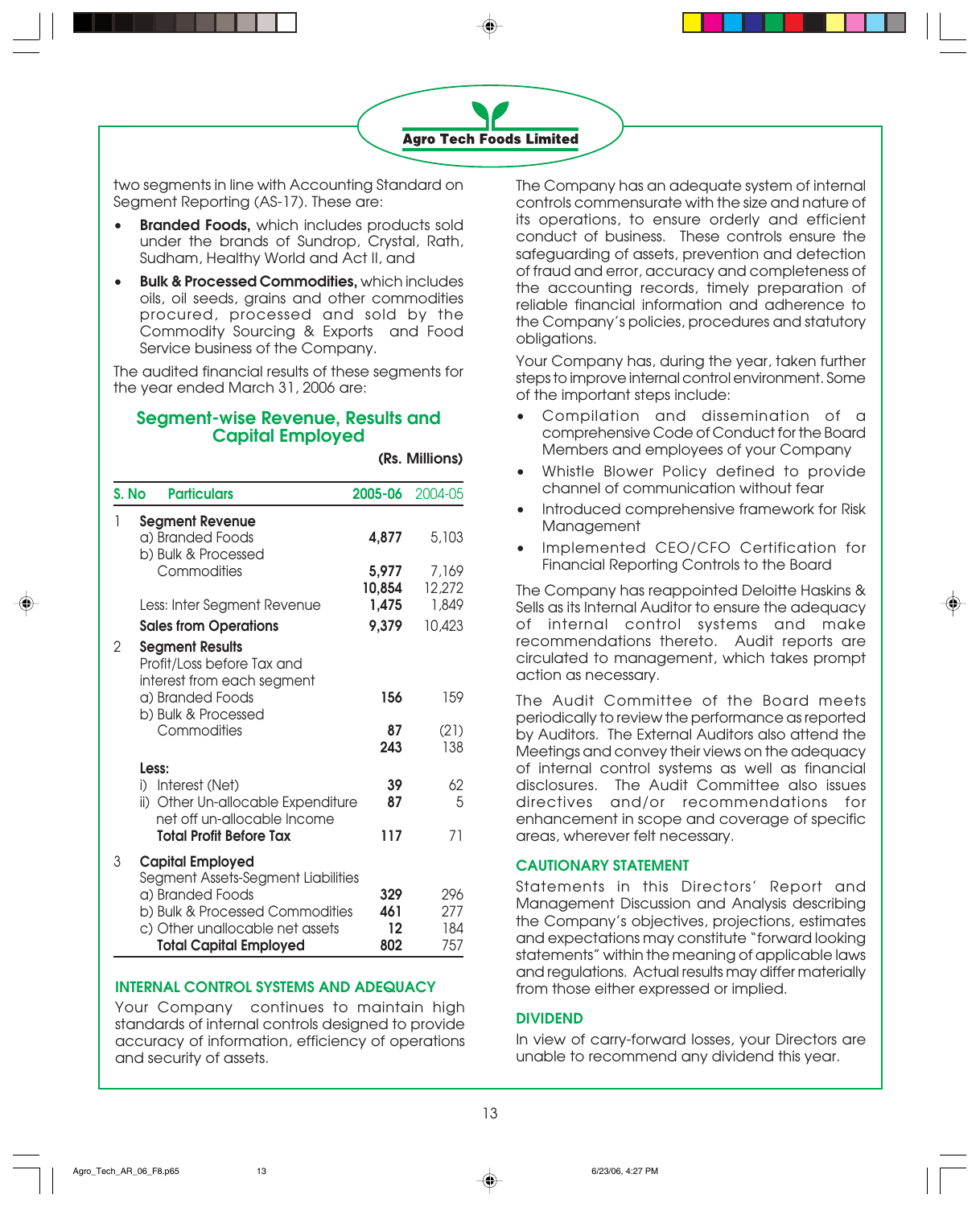#### **DIRECTORS**

Mr. R.V. Smither who represented interests of CAG-Tech (Mauritius) Limited resigned as a Director with effect from close of business hours on 7th February, 2006 consequent upon Tiger Brands selling its equity in CAG-Tech (Mauritius) Limited to ConAgra Foods Inc.

The Directors place on record their appreciation of the valuable services rendered and wise counsel given by Mr. R.V. Smither during his tenure of office as a Director.

In accordance with the Provisions of Article 143 of the Articles of Association of the Company, Lt. Gen. D.B. Singh and Mr. K. Vaidyanath retire by rotation and being eligible, offer themselves for reappointment. A brief profile of these Directors is given in the notice of the 19th Annual General Meeting.

#### **AUDITORS**

M/s. Lovelock & Lewes, Chartered Accountants, Statutory Auditors of your Company, hold office until the conclusion of the Nineteenth Annual General Meeting and are recommended for reappointment. The Company has received a certificate from them to the effect that their reappointment, if made, would be within the limits prescribed under Section 224 (1) of the Companies Act, 1956.

#### **CORPORATE GOVERNANCE**

In terms of the Listing Agreements, a report on Corporate Governance along with Auditors' Report on its compliance is annexed, forming part of the Annual Report.

Additionally, this contains compliance report signed by the CEO of the Company in connection with compliance with the Code of Conduct, and also CEO/CFO Certification as required by the amended Clause 49 of the Listing Agreement.

#### **RESPONSIBILITY STATEMENT**

The Directors confirm:

i) that in the preparation of the annual accounts, the applicable accounting standards have

been followed and that no material departures have been made from the same;

ii) that they have selected such accounting policies and applied them consistently and made judgments and estimates that are reasonable and prudent so as to give a true and fair view of the state of affairs of the Company at the end of the financial year and of the profit or loss of the Company for that period;

- iii) that they have taken proper and sufficient care for maintenance of adequate accounting records in accordance with the Provisions of the Companies Act, 1956 for safeguarding the assets of the Company and for preventing and detecting fraud and other irregularities;
- iv) that they have prepared the annual accounts on a going concern basis.

#### **CONSERVATION OF ENERGY, TECHNOLOGY ABSORPTION, EXPORTS & FOREIGN EXCHANGE EARNINGS AND OUTGO AND PARTICULARS OF EMPLOYEES.**

A Statement giving details of conservation of energy, technology absorption, exports and foreign exchange earnings and outgo in accordance with the Companies (Disclosure of particulars in the Report of Board of Directors) Rules, 1988, as required under section 217(1)(e) of the Companies Act, 1956, together with particulars of Employees as required under Section 217 (2A) of the Companies Act, 1956 is attached and forms part of this report.

#### **SUBSIDIARY COMPANY**

There has been no business activity during the year by Heera Seeds Trading and Warehousing Limited, a subsidiary of your Company.

#### **ACKNOWLEDGEMENTS**

The Board places on record their appreciation for the contribution of employees at all levels, customers, co-packers, suppliers and all other stakeholders towards performance of the Company during the year under review.

On behalf of the Board

**Utpal Sen Gupta Lt. Gen. D.B. Singh** President Director

**Tushar Chudgar**

Dated: 1st May, 2006 Wholetime Director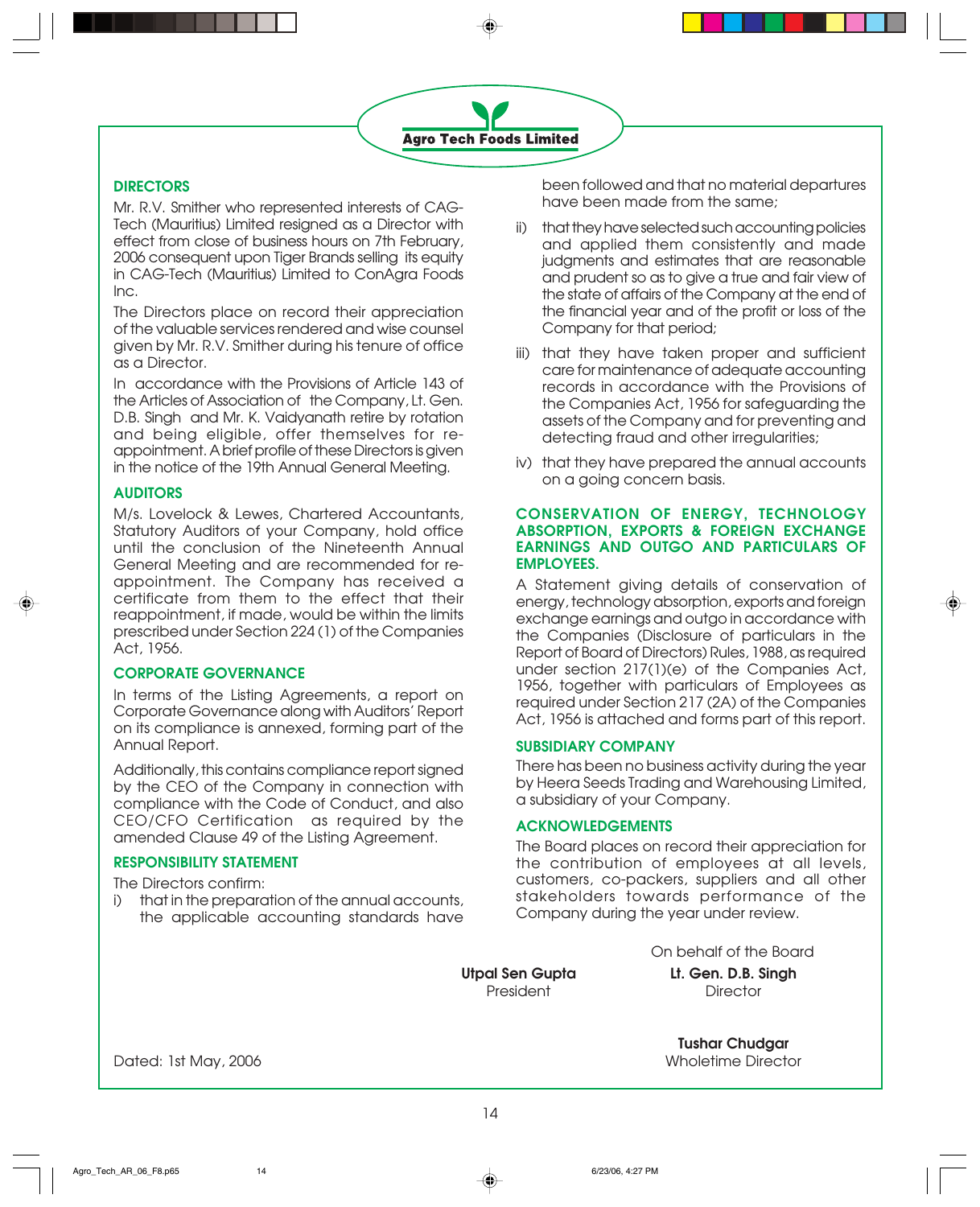

| LIGUIIUI Y                    | (IVVII/UIII3) | 100.70 | 7 U.ZU |
|-------------------------------|---------------|--------|--------|
| Coal (`E' Grade & Steam Coal) | (Tonne)       | N/A    | 0.16   |
|                               |               |        |        |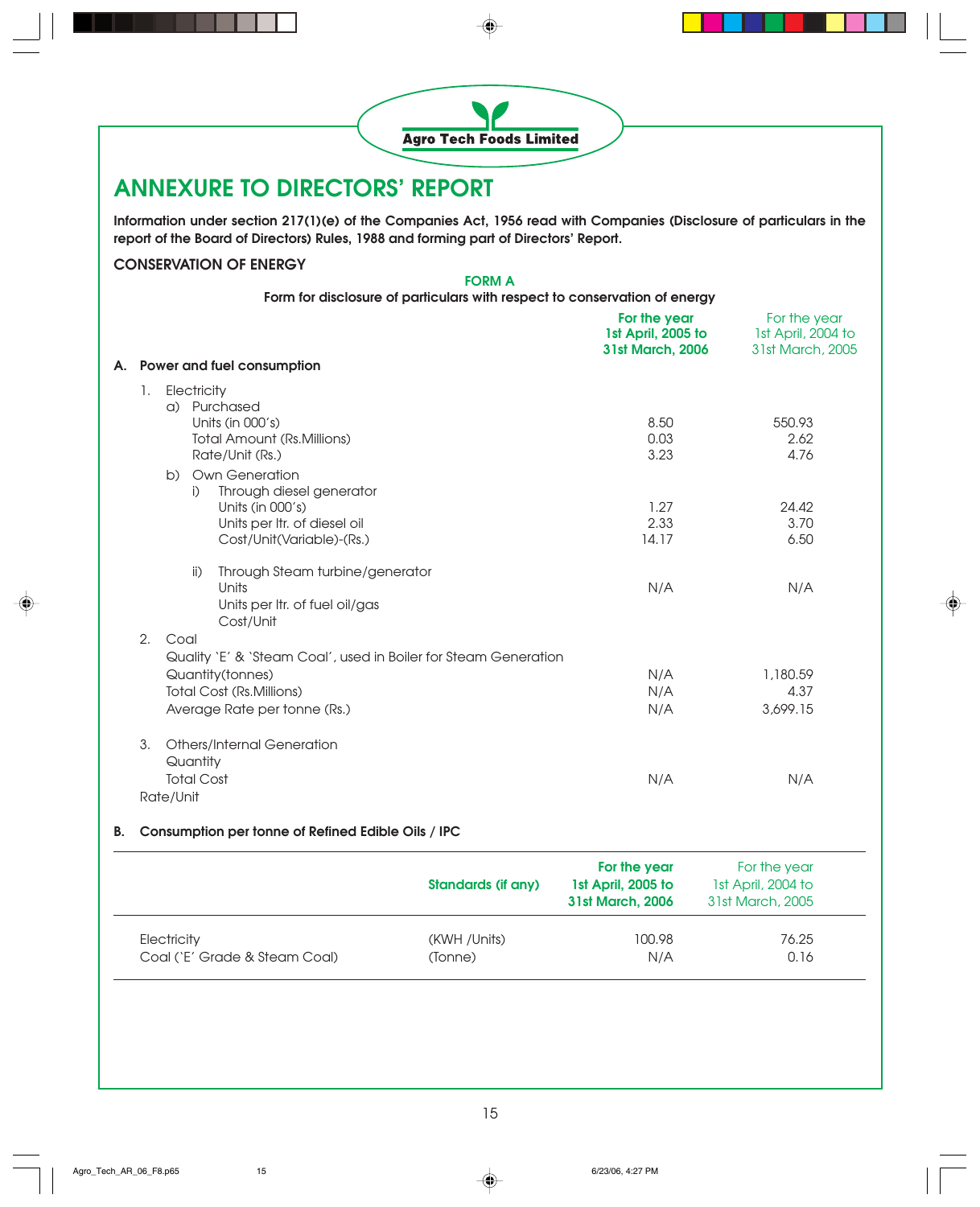| 1.<br>2.<br>З. | <b>Research and Development (R &amp; D)</b><br>Specific Areas in which R & D carried out by<br>the Company                | <b>FORM B</b><br>Form for disclosure of particulars with respect of absorption                                                                                   |
|----------------|---------------------------------------------------------------------------------------------------------------------------|------------------------------------------------------------------------------------------------------------------------------------------------------------------|
|                |                                                                                                                           |                                                                                                                                                                  |
|                |                                                                                                                           |                                                                                                                                                                  |
|                |                                                                                                                           | - Development of suitable grade of sweet corn<br>New Packaging Development                                                                                       |
|                | Benefits derived as a result of the above R&D<br>Future plan of action                                                    | Launch of ACT II Sweet corn under Vending<br>- Launch of new transparent pouch for crystal<br>- Development of new formats for ACT II Snacks                     |
|                |                                                                                                                           | New flavours for ACT II Popcorn                                                                                                                                  |
|                |                                                                                                                           | New packaging development                                                                                                                                        |
|                |                                                                                                                           | Rs. Millions                                                                                                                                                     |
| 4.             | Expenditure on R & D<br>a) Capital<br>b) Recurring<br>c) Total<br>d) Total R & D expenditure as percentage of<br>Turnover | 4.19<br>4.19<br>0.04%                                                                                                                                            |
|                | <b>Technology Absorption, Adaptation and Innovation</b>                                                                   |                                                                                                                                                                  |
| 1.             | Efforts in brief, made towards technology<br>absorption and innovation                                                    | The dry dewaxing system using HPLF adopted for one plant<br>$\hspace{0.1cm}$<br>was found very successful and accordingly was extended<br>to another major units |
|                |                                                                                                                           | A Pilot scale carameliser was installed to facilitate desig<br>and development of full scale production line                                                     |
| 2.             | Benefits derived as a result of the above effort                                                                          | The new dry-dewaxing technology gives better quality of<br>the product in terms of winterisation as also lower oil losses                                        |
|                |                                                                                                                           | Paves the way for scale-up for possible future business<br>avenues                                                                                               |
| 3.             | In case of imported technology (imported<br>during the last 5 years reckoned from the<br>beginning of the financial year) |                                                                                                                                                                  |
|                | Technology Imported<br>a)<br>Year of Import<br>b)<br>Has technology been fully absorbed<br>$\mathsf{C}$                   | Not applicable                                                                                                                                                   |
|                | If not fully absorbed, areas where this has<br>d)<br>not taken place and future plans of action                           |                                                                                                                                                                  |

 $\equiv$ 

 $\equiv$ 

 $\begin{array}{c} \hline \end{array}$ 

 $\overline{\bullet}$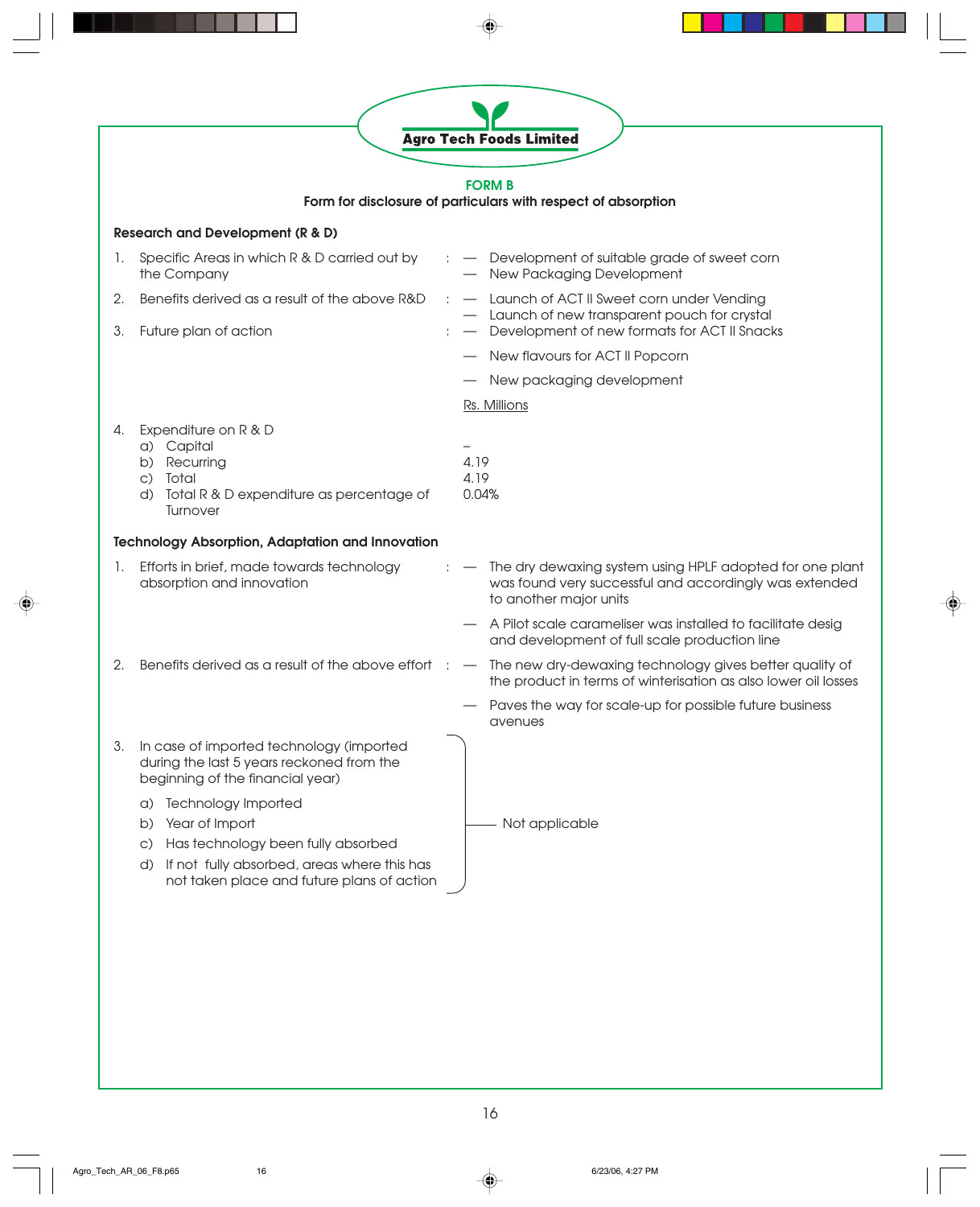|                                                                                                                                    | <b>Agro Tech Foods Limited</b>                                        |
|------------------------------------------------------------------------------------------------------------------------------------|-----------------------------------------------------------------------|
| <b>FOREIGN EXCHANGE EARNINGS AND OUTGO</b>                                                                                         |                                                                       |
| Activities relating to Exports<br>1.                                                                                               | Export of Niger seeds and Sun DOC carried out in the current<br>year. |
| Initiatives taken to increase Exports and<br>2.<br>development of new export market for<br>products and Services and export plans. | A total of 1179 tons of Niger Seeds and<br>Sun DOC was exported.      |
|                                                                                                                                    | Rs. Millions                                                          |
| <b>Total Foreign Exchange</b><br>3.                                                                                                |                                                                       |
| Earnings :<br>Exports                                                                                                              | 9.00                                                                  |
| Others                                                                                                                             | 6.91                                                                  |
|                                                                                                                                    | 15.91                                                                 |
| Outgo<br>: CIF Value of Imports                                                                                                    | 262.09                                                                |
| Foreign Travel                                                                                                                     | 0.60                                                                  |
| Interest/Finance charges                                                                                                           | 5.83                                                                  |
| Software Licence                                                                                                                   | 1.37                                                                  |
| Others                                                                                                                             | 0.05                                                                  |
|                                                                                                                                    | 269.93                                                                |
|                                                                                                                                    |                                                                       |

◈

On behalf of the Board

Utpal Sen Gupta<br>President

**Lt. Gen. D.B. Singh**<br>Director

♠

**Tushar Chudgar**

Dated: 1st May, 2006

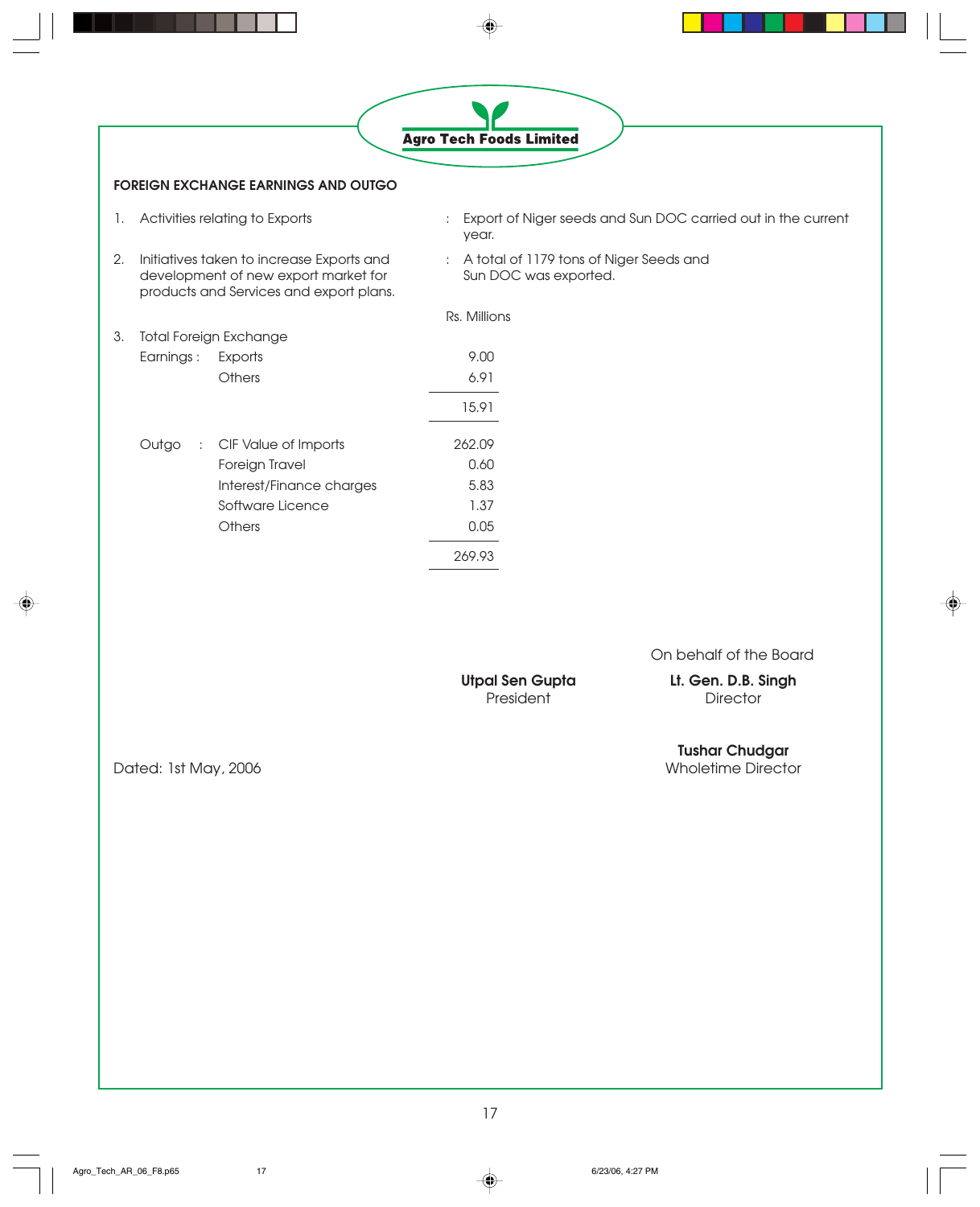

### **REPORT ON CORPORATE GOVERNANCE**

As per Clause 49 of the Listing Agreement, the Directors present the Company's Report on Corporate Governance.

#### **1. COMPANY'S PHILOSOPHY**

#### **AGRO TECH FOODS LIMITED AIMS TO BUILD –**

- One of the largest and most profitable food businesses in India.
- Offer superior value to customers by meeting their specific food preferences with relevant and tailored quality products and services, delivered at competitive prices, using world-class systems and processes.

In so far as compliance with the requirement of amended Clause 49 of the Listing Agreement with the Indian Stock Exchanges is concerned, the Company is in full compliance with the norms and disclosures that have to be made on Corporate Governance format.

#### **2. COMPLIANCE WITH MANDATORY REQUIREMENTS I. BOARD OF DIRECTORS**

#### **A) Composition of the Board:**

The composition of the Board of Directors of the Company is in conformity with the Code of Corporate Governance under the amended Listing Agreement with the Indian Stock Exchanges. Details of the Board of Directors and their Directorships/ Memberships in Board/Board Committees respectively, of other Companies (excluding Agro Tech Foods Limited and foreign Companies) are as under:

| SI.<br>No.     | <b>Name of Director</b> | <b>Category of</b><br><b>Director</b> | <b>Relationship</b><br>with Other | <b>No. of Directorships</b><br>in other Companies |               | <b>Committee</b><br><b>Memberships</b> |               |
|----------------|-------------------------|---------------------------------------|-----------------------------------|---------------------------------------------------|---------------|----------------------------------------|---------------|
|                |                         |                                       | <b>Directors</b>                  | Chairman                                          | <b>Member</b> | Chairman                               | <b>Member</b> |
|                | <b>Non-Executive</b>    |                                       |                                   |                                                   |               |                                        |               |
|                | Mr. Ian F. Troop        |                                       | None                              |                                                   |               |                                        |               |
| $\overline{2}$ | Mr. Derek L. Briffett   |                                       | None                              |                                                   |               |                                        |               |
| 3              | Mr. Howard G. Buffett   | Independent Director                  | None                              |                                                   |               |                                        |               |
| 4              | Lt. Gen. D.B. Singh     | <b>Independent Director</b>           | None                              |                                                   |               |                                        |               |
| 5              | Mr. Sanjaya Kulkarni    | Independent Director                  | None                              |                                                   |               |                                        |               |
| 6              | Mr. Rajiv Tandon        |                                       | None                              |                                                   |               |                                        |               |
|                | Mr. K. Vaidyanath       |                                       | None                              |                                                   | 4             | 3                                      |               |
| 8              | Mr. R.V.Smither         |                                       |                                   |                                                   |               |                                        |               |
|                | <b>Executive</b>        |                                       |                                   |                                                   |               |                                        |               |
| 9              | Mr. Tushar Chudgar      |                                       | None                              |                                                   |               |                                        |               |

Independent Director is as defined in the amended Clause 49 of the Listing Agreement.<br>1 & 2 Representing interests of CAG-Tech (Mauritius) Limited in the Company.

- Representing interests of CAG-Tech (Mauritius) Limited in the Company.
- 6, 7 Representing interests of ITC Affiliates in the Company
- 8 Resigned with effect from 7th February, 2006<br>9 Wholetime Director
- Wholetime Director

#### **Alternate Director(s)**

| SI.<br>No. | <b>Name of Director</b>                  | <b>Relationship</b><br>with Other | <b>No. of Directorships</b><br>in other Companies |               | <b>Committee</b><br><b>Memberships</b> |               |
|------------|------------------------------------------|-----------------------------------|---------------------------------------------------|---------------|----------------------------------------|---------------|
|            |                                          | <b>Directors</b>                  | <b>Chairman</b>                                   | <b>Member</b> | <b>Chairman</b>                        | <b>Member</b> |
|            | <b>Non-Executive</b><br>Mr. S. Sivakumar |                                   |                                                   |               |                                        |               |
|            | (Alternate for Mr. K. Vaidyanath)        | None                              |                                                   |               | -                                      |               |

None of the Independent Non-Executive Directors have any pecuniary relationship or transactions with the Company, its Promoters, its Senior Management or its subsidiaries which in the judgement of Board may affect the independence of the Director except receiving sitting fees for attending Board/Committee Meetings from the Company.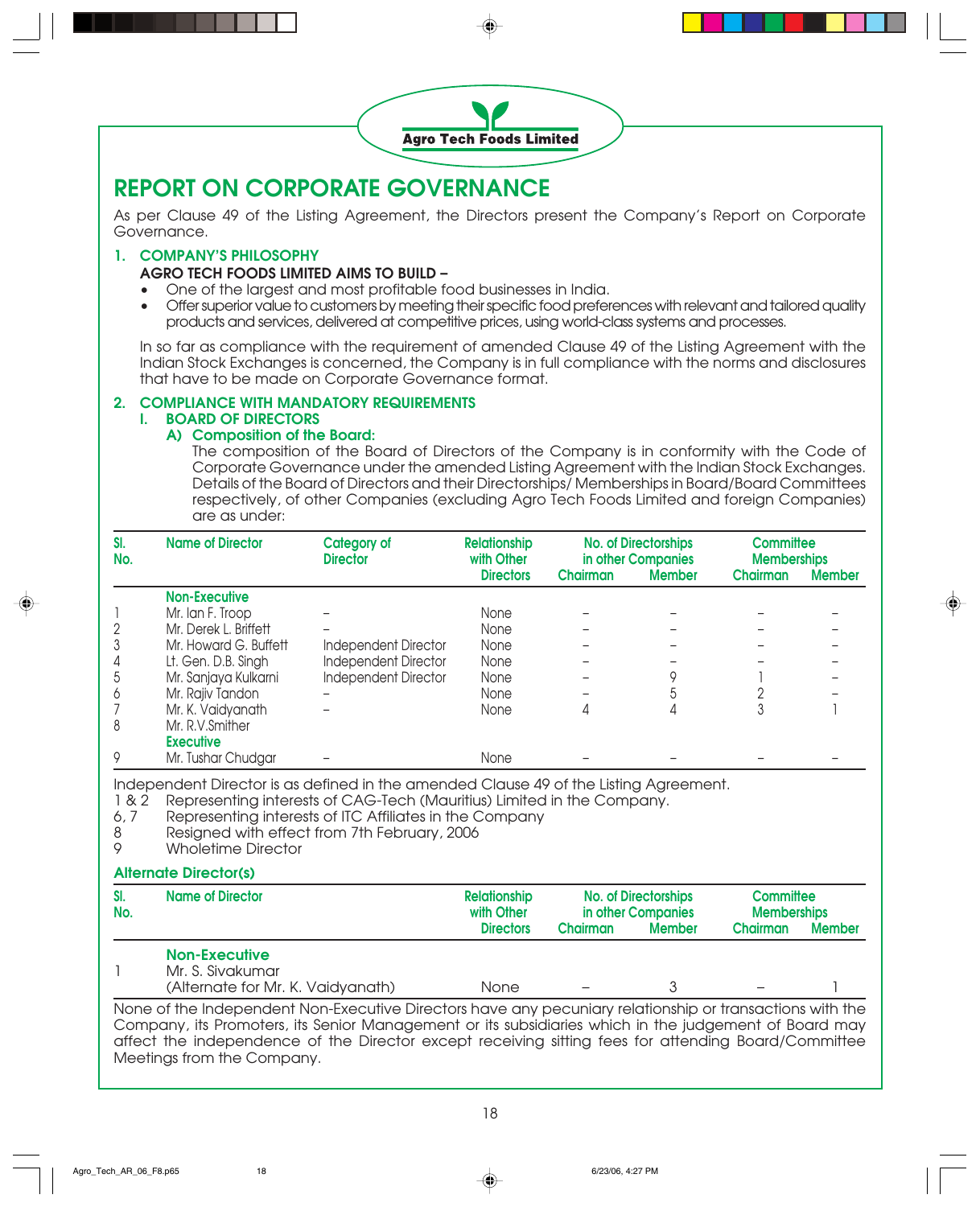#### **B) Non-Executive Directors' compensation and disclosures**

All fees paid to Non-Executive Directors including Independent Directors are fixed by the Board of Directors. The Company has no Employee Stock Option Scheme and hence, no stock options are granted to Non-Executive Directors, including Independent Directors.

#### **C) Other provisions as to Board and Committees**

i) Number of Board Meetings held in Financial Year 2005-2006 with dates and attendance of Directors:

Four Board Meetings were held during the Financial Year 2005-2006. They were held on 11th May, 2005, 28th July, 2005, 24th October, 2005 and 24th January, 2006.

The attendance record of each Director was as under:

| SI.No | <b>Name of Director</b> | No. of Board<br><b>Meetings</b><br>held | No. of Board Attendance<br><b>Meetings</b><br>attended | at last<br><b>AGM</b> |
|-------|-------------------------|-----------------------------------------|--------------------------------------------------------|-----------------------|
|       | Mr. Ian F. Troop        | 4                                       |                                                        | No                    |
| 2     | Mr. Derek L. Briffett   | 4                                       |                                                        | No                    |
| 3     | Mr. Howard G. Buffett   | 4                                       |                                                        | No                    |
| 4     | Lt. Gen. D.B. Singh     | 4                                       | 4                                                      | Yes                   |
| 5     | Mr. R.V. Smither *      | 4                                       |                                                        | No                    |
| 6     | Mr. Sanjaya Kulkarni    | 4                                       | 2                                                      | No                    |
|       | Mr. Rajiv Tandon        | 4                                       |                                                        | No                    |
| 8     | Mr. K. Vaidyanath       | 4                                       |                                                        | No                    |
| 9     | Mr. Tushar Chudgar      | 4                                       |                                                        | Yes                   |

Resigned with effect from the close of Business hours of 7th February, 2006.

#### **Alternate Director(s)**

| SI.No | <b>Name of Director</b>                               |                         | No. of Board No. of Board Attendance |                       |  |
|-------|-------------------------------------------------------|-------------------------|--------------------------------------|-----------------------|--|
|       |                                                       | <b>Meetings</b><br>held | <b>Meetings</b><br>attended          | at last<br><b>AGM</b> |  |
|       | Mr. S. Sivakumar<br>(Alternate for Mr. K. Vaidyanath) | 4                       |                                      | Νo                    |  |
|       |                                                       |                         |                                      |                       |  |

ii) Information to be made available to the Board:

Among others this includes:

• Review of annual operating plans of business, capital budgets, updates.

- Quarterly results of the Company and its operating divisions or business segments.
- Minutes of Meeting of Audit Committee and other Committees.
- Information on recruitment and remuneration of senior officers just below the Board level including appointment or removal of Chief Financial Officer and the Company Secretary.
- Materially important show cause, demand, prosecution and penalty notices.
- Fatal or serious accidents or dangerous occurrences.
- Any materially significant effluent or pollution problems.
- Any materially relevant default in financial obligations to and by the Company or substantial non-payment for goods sold by the Company.
- Any issue which involves possible public or product liability claims of a substantial nature including any judgement or order which, may have passed strictures on the conduct of the Company or taken an adverse view regarding another enterprise that can have negative implications on the Company.
- Details of any joint venture or collaboration agreement.
- Transactions that involve substantial payment towards goodwill, brand equity or intellectual property.
- Significant labour problems and their proposed solutions.
- Significant development on human resources and industrial relations fronts. Sale of material nature of investments, subsidiaries, assets, which is not in the normal course of business.
- Quarterly details of foreign exchange exposure and the steps taken by management to limit the risks of adverse exchange rate movement and Non-compliance of any regulatory or statutory provision or listing requirements as well as shareholder services such as non-payment of dividend and delays in share transfer.

The Board of Agro Tech Foods Limited is/will be routinely presented with all information under the above heads whenever applicable and materially significant. These are/will be